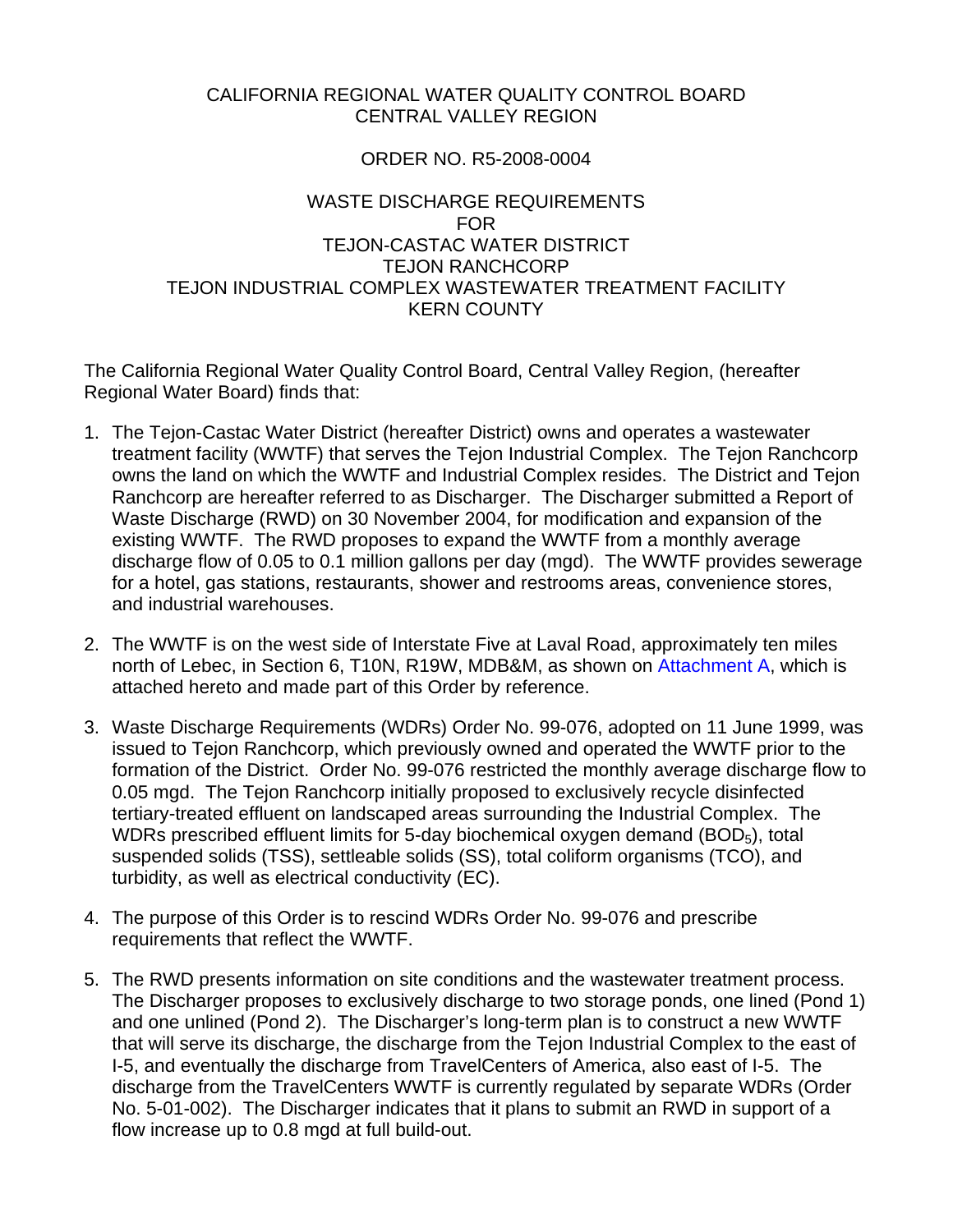WASTE DISCHARGE REQUIREMENTS ORDER NO. R5-2008-0004  $-2$ -2-TEJON-CASTAC WATER DISTRICT - TEJON INDUSTRIAL COMPLEX WWTF KERN COUNTY

# **Wastewater Treatment Facility**

- 6. The WWTF consists of the wastewater collection system, influent pump station, headworks with a comminuter, bar screen and flow meter, an aerated flow equalization basin, and a dissolved air floatation (DAF) unit (installed in September 2007). Wastewater from DAF unit is discharged to reactor #1 of the Santec WWTF (WWTF-1). From reactor #1 wastewater is discharged to the STM-Aerotor WWTF (WWTF-2). WWTF-1 is designed to treat 0.05 mgd, and is an extended aeration package plant. WWTF-2 is also designed to treat 0.05 mgd and is a fixed film process. The WWTF is designed to filter using a sand filtration followed by ultraviolet light disinfection prior to discharge to ponds (Ponds 1 and 2). Effluent from Ponds 1 and 2 is then recycled on 14-acres of landscaped areas (Landscaped Use Area) as shown on Attachment A. Pond 1 is 1.26 acres and equipped with a compacted clay liner. Pond 2 is 1.13 acres and is unlined. Attachment B, which is attached hereto and made part of this Order by reference, depicts a process flow diagram of the WWTF.
- 7. Originally, and as reflected in WDRs Order No. 99-076, the WWTF consisted only of WWTF-1. As flows increased, the Discharger submitted a RWD for the installation of WWTF-2. Due to deficiencies in treatment from WWTF-1 and WWTF-2, the filtration and disinfection facilities were not adequate. Therefore, the Discharger has never consistently met the effluent limits specified in Order No. 99-076 and, therefore, is unable to recycle effluent on the Landscaped Use Area.
- 8. Due, in part, to the WWTF's inability to consistently provide adequate treatment and recycle effluent, discharge was exclusively to the lined Pond 1. In the winter months, Pond 1 will occasionally overflow to Pond 2 maintaining two feet of freeboard in Pond 1. The Discharger submitted a water balance that shows that Ponds 1 and 2 provide adequate storage capacity for flows up to at least 0.1 mgd with no recycling during a 100-year rainfall return frequency.
- 9. Fluctuations in flow occur from the variance in traffic during peak holiday and summer travel.
- 10. Self-monitoring data from December 2006 through November 2007 characterize the discharge as follows:

| Constituent/Parameter                              | Units      | Influent        | <b>Effluent</b> |  |
|----------------------------------------------------|------------|-----------------|-----------------|--|
| Monthly average flow                               | mgd        | 0.06            | --              |  |
| 5-day biochemical oxygen demand (BOD) <sub>5</sub> | mg/L       | 516             | 33              |  |
| Total suspended solids (TSS)                       | mg/L       | 453             | 58              |  |
| Settleable solids (SS)                             | mL/L       |                 | 10              |  |
| Total coliform organisms (TCO)                     | MPN/100 mL |                 | >1,600          |  |
| Total nitrogen                                     | mg/L       | 60 <sup>1</sup> |                 |  |
| Electrical conductivity (EC)                       | umhos/cm   |                 | 1183            |  |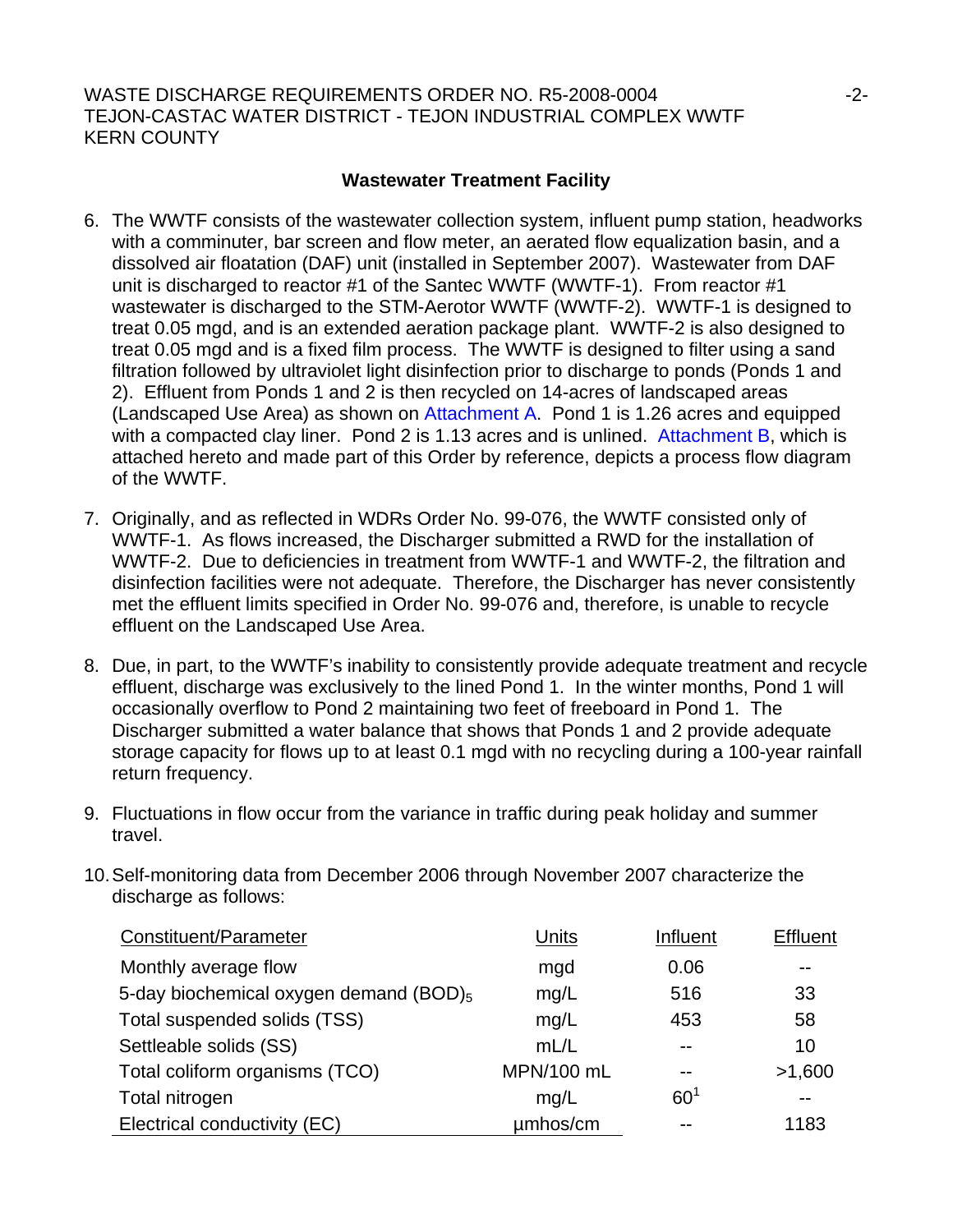# WASTE DISCHARGE REQUIREMENTS ORDER NO. R5-2008-0004  $-3$ -3-TEJON-CASTAC WATER DISTRICT - TEJON INDUSTRIAL COMPLEX WWTF KERN COUNTY

- 1 Based on influent concentrations collected during a pilot test program for the 2004 RWD. Effluent characterized during the pilot test program used different technology than currently proposed and therefore is not shown in the table. During the study, influent total nitrogen values ranged from 31 to 110 mg/L.
- 11. The EC of the WWTF effluent is about 600 to 700 µmhos/cm over source water.
- 12. Finding 10 shows influent BOD concentrations about twice as high as typical strength domestic influent. WWTF-1 and WWTF-2 were designed to treat influent BOD and TSS concentrations of 250 mg/L. The Discharger installed the DAF unit to reduce influent BOD and TSS concentrations, improving overall effluent quality, but its effects have not yet been fully demonstrated.
- 13. Wasted sludge from the treatment process is pumped to a sludge holding tank, where it is periodically pumped into a truck and hauled offsite for disposal at an authorized facility.

# **Sanitary Sewer Overflows**

- 14. A "sanitary sewer overflow" is defined as a discharge to ground or surface water from the sanitary sewer system at any point upstream of the treatment facility. Temporary storage and conveyance facilities (such as wet wells, regulated impoundments, tanks, highlines, etc.) may be part of a sanitary sewer system and discharges to these facilities are not considered sanitary sewer overflows, provided that the waste is fully contained within these temporary storage/conveyance facilities.
- 15. On 2 May 2006, the State Water Board adopted Statewide General Waste Discharge Requirements For Sanitary Sewer Systems, Water Quality Order No. 2006-003-DWQ (General Order). The General Order requires all public agencies that own or operate sanitary sewer systems greater than one mile in length to comply with the order. The Discharger's collection system is greater than one mile in length; therefore the General Order is applicable.

# **Site-Specific Conditions**

- 16. The WWTF is in an arid climate characterized by hot dry summers and mild winters. The rainy season generally extends from November through March. Occasional rains occur during the spring and fall months, but summer months are dry. Average annual precipitation and evaporation in the discharge area are about 6 inches and 84 inches, respectively, according to information published by the California Department of Water Resources (DWR).
- 17. Soils within the area consist mainly of interbedded layers of silty sand, sandy gravel, and silty gravel with occasional layers of clayey sand. According to reports prepared by the Discharger's engineers, soil permeability ranges from 1 x  $10^{-3}$  to 1 x  $10^{-6}$  cm/sec. Tejon's water balance cites percolation rates of 0.025 feet/month for Pond 1, and 3.5 feet/month for Pond 2.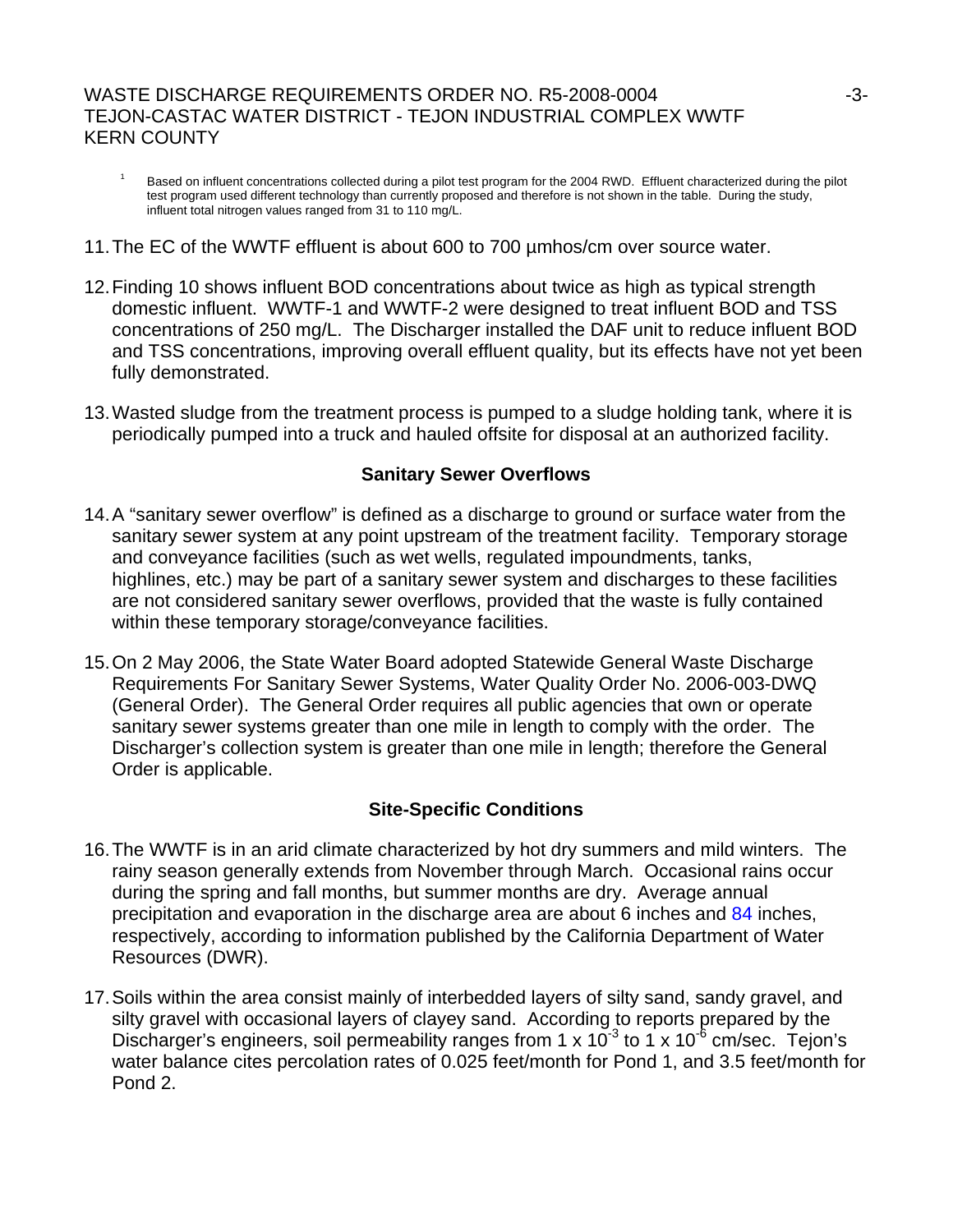WASTE DISCHARGE REQUIREMENTS ORDER NO. R5-2008-0004  $-4$ -4-TEJON-CASTAC WATER DISTRICT - TEJON INDUSTRIAL COMPLEX WWTF KERN COUNTY

- 18. The WWTF is not within a 100-year floodplain according to Federal Emergency Management Agency maps.
- 19. Land use in the WWTF vicinity is primarily agricultural with several acres of native vegetation surrounding the WWTF. There are also oil fields west and south of the WWTF. DWR land use data published in 1998 describes crops grown in the area. The primary crops grown within five miles of the WWTF include cotton, wheat, alfalfa, almonds, grapes, onions and garlic, potatoes and melons. Crops grown to a lesser extent include carrots, safflower, sugar beats, and apples. Irrigation water is supplied by both groundwater and surface waters. Some salt sensitive crops (e.g., carrots, almonds) are grown in the area.

#### **Storm Water**

- 20. The Discharger has two storm water ponds. Each industrial parking area discharging to the storm water ponds is equipped with an oil/sand separator to remove pollutants collected from the storm water runoff from the surrounding parking lot areas. Federal Regulations for storm water discharges were promulgated by the United States Environmental Protection Agency (USEPA) on 16 November 1990 (Title 40 CFR Parts 122, 123, and 124). The regulations require specific categories of facilities that discharge storm water associated with industrial activity (storm water) to obtain National Pollutant Discharge Elimination System (NPDES) permits and to implement Best Available Technology Economically Achievable (BAT) and Best Conventional Pollutant Control Technology (BTC) to reduce or eliminate industrial storm water pollution. The uses within the Industrial Complex (with the exception of the WWTF) have a State Industrial Classification (SIC) code of 5541 and are in the exempt category listed in the State Water Resources Control Board General Order No. 92-08-DWQ. Therefore, at this time, the Discharger is not required to obtain a NDPES general industrial storm water permit.
- 21. The Discharger is not required to obtain coverage under a NPDES general industrial storm water permit for the WWTF because all storm water runoff from the WWTF is retained onsite and does not discharge to a water of the United States.

#### **Groundwater Considerations**

- 22. The WWTF is within the White Wolf groundwater basin, which consists of an aquifer that is vertically unconfined but horizontally confined by bedrock and the White Wolf Fault, according to the Wheeler Ridge-Maricopa Water Storage District. In the discharge vicinity groundwater ranges from about 500 to 900 feet bgs according to DWR. Generally, first encountered groundwater contains EC values varying from 500 to 2,550 µmhos/cm, and nitrate as N of less than 10 mg/L, according to groundwater data from U.S. Geological Survey (USGS) wells within two miles of the WWTF.
- 23. The Discharger obtains its source water from the Tejon-Castac Water District (District), operated by Cal Water. The California Department of Public Health (DPH) considers the District's water system as a non-transient non-community water system. The District operates a filtration plant that treats water from the California Aqueduct. The District also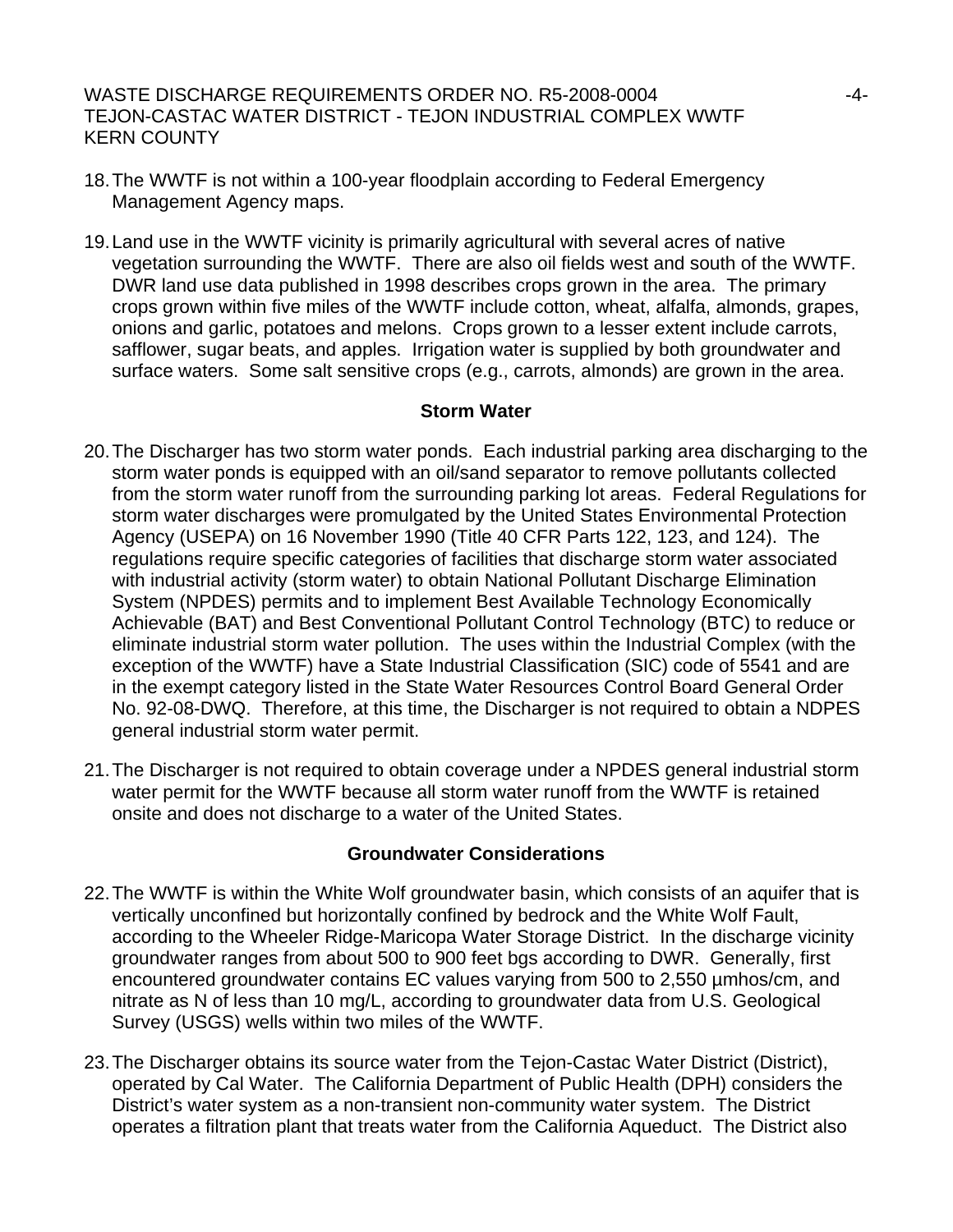## WASTE DISCHARGE REQUIREMENTS ORDER NO. R5-2008-0004  $-5$ -TEJON-CASTAC WATER DISTRICT - TEJON INDUSTRIAL COMPLEX WWTF KERN COUNTY

has one well available as an emergency water supply. Discharger SMRs show the source water EC is about 340 to 550 µmhos/cm. Source water EC from the Discharger's backup well ranges from about 1000 to 1300 µmhos/cm, which is within the range of the USGS wells. The source water is of good quality, as indicated by the District's 2006 Water Quality Report. Excerpts of this report are presented below.

| Constituent/Parameter | Units     | Value |
|-----------------------|-----------|-------|
| Arsenic               | $\mu$ g/L | 2.5   |
| Chloride              | mg/L      | 48    |
| EC                    | umhos/cm  | 320   |
| Nitrate (as N)        | mg/L      | 2.2   |
| <b>TDS</b>            | mg/L      | 190   |

### **Basin Plan, Beneficial Uses, and Water Quality Objectives**

- 24. The Water Quality Control Plan for the Tulare Lake Basin, 2nd Edition, (hereafter Basin Plan) designates beneficial uses, establishes numerical and narrative water quality objectives, contains implementation plans and policies for protecting all waters of the basin, and incorporates by reference plans and policies of the State Water Board. Pursuant to Section 13263(a) of the California Water Code (CWC), these waste discharge requirements implement the Basin Plan.
- 25. The WWTF is between Detailed Analysis Unit (DAU) Nos. 258 and 261 within the Kern County Basin hydrologic unit. The Basin Plan designates the beneficial uses of groundwater in both DAUs as municipal and domestic supply, agricultural supply, and industrial service supply. DAU No. 258 also includes the beneficial use of industrial process supply.
- 26. The Basin Plan includes a water quality objective for Chemical Constituents that, at a minimum, requires waters designated as domestic or municipal supply to meet the maximum contaminant levels (MCLs) specified in the following provisions of Title 22, California Code of Regulations: Table 64431-A (Inorganic Chemicals) of Section 64431, Table 64444-A (Organic Chemicals) of Section 64444, Table 64449-A (Secondary Maximum Contaminant Levels-Consumer Acceptance Limits) of Section 64449, and 64449-B (Secondary Maximum Contaminant Levels-Ranges) of Section 64449.
- 27. The Basin Plan establishes narrative water quality objectives for Chemical Constituents, Tastes and Odors, and Toxicity. The Toxicity objective, in summary, requires that groundwater be maintained free of toxic substances in concentrations that produce detrimental physiological responses in human, plant, animal, or aquatic life associated with designated beneficial uses. Quantifying a narrative water quality objective requires a site-specific evaluation of those constituents that have the potential to impact water quality and beneficial uses.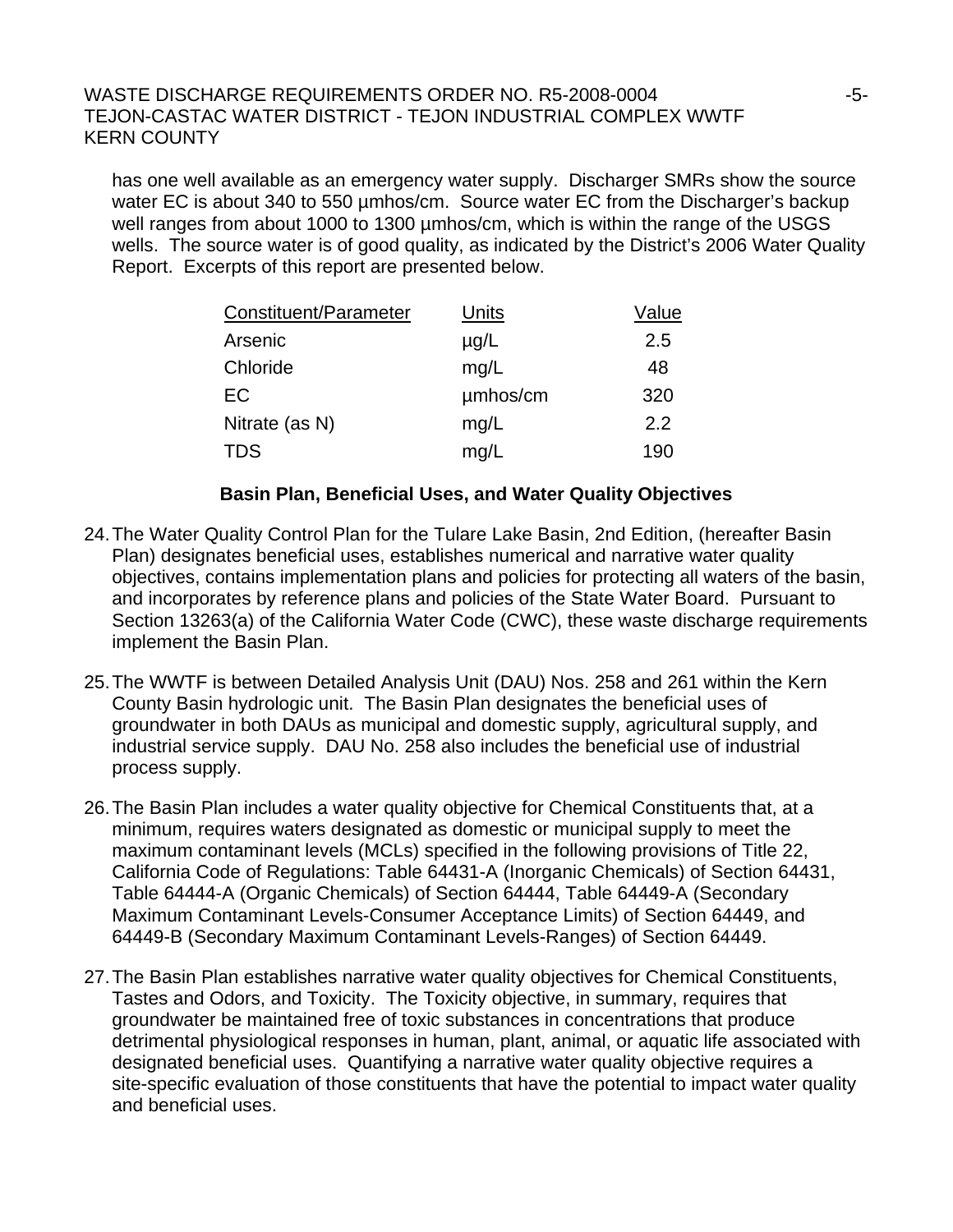# WASTE DISCHARGE REQUIREMENTS ORDER NO. R5-2008-0004  $-6$ -TEJON-CASTAC WATER DISTRICT - TEJON INDUSTRIAL COMPLEX WWTF KERN COUNTY

- 28. The Basin Plan identifies the greatest long-term problem facing the entire Tulare Lake Basin as the increase in salinity in groundwater, which has accelerated due to the intensive use of soil and water resources by irrigated agriculture. The Basin Plan recognizes that degradation is unavoidable until there is a long-term solution to the salt imbalance. Until then, the Basin Plan establishes several salt management requirements, including:
	- a. The incremental increase in salts from use and treatment must be controlled to the extent possible. The maximum EC shall not exceed the EC of the source water plus 500 µmhos/cm. When the source water is from more than one source, the EC shall be a weighted average of all sources.
	- b. Discharges to areas that may recharge good quality groundwaters shall not exceed an EC of 1,000 µmhos/cm, a chloride content of 175 mg/L, or boron content of 1.0 mg/L.

These effluent limits are considered best practicable treatment or control (BPTC).

- 29. Maximum salinity limits for most wastewater discharges for most areas are those described in Finding 28.b. One exception is the White Wolf subarea, where the subject discharge takes place, allows more or less restrictive limits. The limits for the White Wolf subarea are discussed in the Basin Plan's "Discharges to Land" subsection of the "Municipal and Domestic Wastewater" section. Relaxation of applicable effluent salinity limits in the White Wolf subarea are based on the class of irrigation water underlying the WWTF. The Basin Plan specifies that irrigation waters (underlying groundwater in this case) with an EC between 1000 – 3000 µmhos/cm, chlorides between 175 – 350 mg/L, sodium between 60- 75 (percent based constituents), and boron between 0.5-2 mg/L be considered Class II irrigation water. Based on the quality from the Discharger's backup source water well, groundwater is considered Class II for EC. The discharge to land in areas overlying Class II or poorer groundwater shall not exceed an EC of 2,000 µmhos/cm.
- 30. The list of crops in Finding 19 is not intended as a definitive inventory of crops that are or could be grown in the area affected by the discharge, but is representative. Crops sensitive to salt and boron are currently being grown in the area are primarily due to the importation of high quality surface water.
- 31. The Basin Plan requires domestic WWTFs that discharge to land to comply with treatment performance standards for  $BOD<sub>5</sub>$  and TSS. WWTFs that preclude public access and discharge less than 1 mgd must provide removal of 80 percent or reduction to 40 mg/L, whichever is more restrictive, of both  $BOD<sub>5</sub>$  and TSS.

# **Antidegradation Analysis**

- 32. State Water Resources Control Board Resolution No. 68-16 ("Policy with Respect to Maintaining High Quality Waters of the State") (hereafter Resolution No. 68-16) prohibits degradation of groundwater unless it has been shown that:
	- a. The degradation is consistent with the maximum benefit to the people of the State;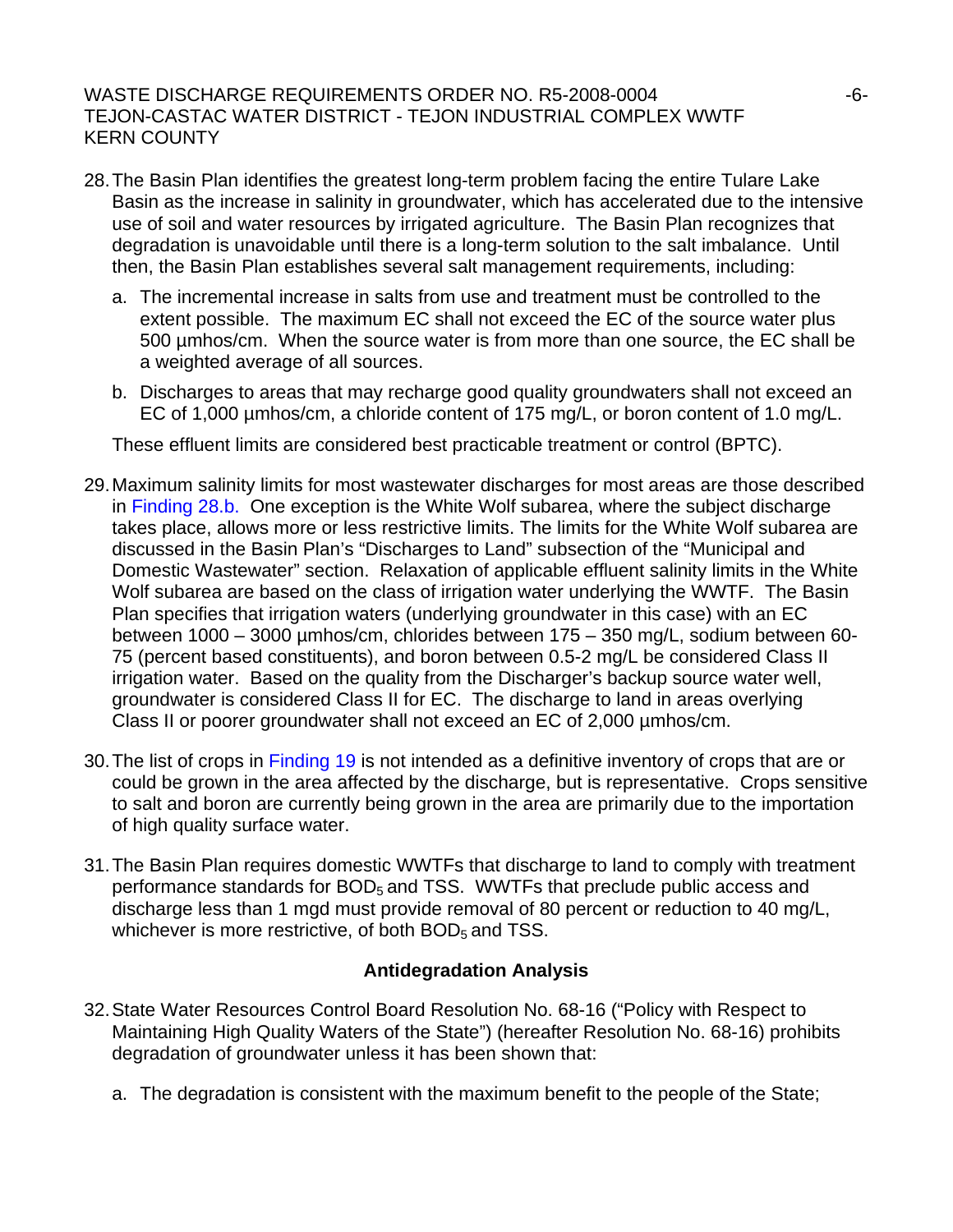# WASTE DISCHARGE REQUIREMENTS ORDER NO. R5-2008-0004  $-7$ -TEJON-CASTAC WATER DISTRICT - TEJON INDUSTRIAL COMPLEX WWTF KERN COUNTY

- b. The degradation will not unreasonably affect present and anticipated future beneficial uses;
- c. The degradation does not result in water quality less than that prescribed in state and regional policies, including violation of one or more water quality objectives; and
- d. The discharger employs BPTC to minimize degradation.
- 33. The economic prosperity of the County and communities surrounding the Complex is of maximum benefit to the people of California. At full build out the Complex is expected to employ more than 6,000 people. In addition, the Complex provides the necessary commercial, dinning, and lodging services for travelers between the San Joaquin Valley and southern California.
- 34. Constituents of concern that have the potential to degrade groundwater include salts and nutrients.
	- a. For salinity, the Basin Plan contains effluent limits specifically for the White Wolf Basin that considered Resolution 68-16 when adopted. The discharge meets these limits and therefore should not unreasonably degrade the beneficial uses of groundwater with respect to salinity.
	- b. For nitrogen that could affect the beneficial uses of a high quality water, practicable measures to protect the water are: 1) treating the effluent such that it is below objectives for drinking water, or 2) storing the effluent in a manner that protects the underlying groundwater from percolation from ponds until it can be beneficially used on crops. The Discharger may implement either or both to satisfy Resolution 68-16.

# **Treatment and Control Practices**

- 35. The WWTF described in Findings 6 through 8, provides treatment and control of the discharge that incorporates:
	- a. low salinity source water;
	- b. secondary treatment;
	- c. appropriate biosolids disposal practices; and
	- d. an operation and maintenance (O&M) manual.
- 36. This Order establishes groundwater limitations for the WWTF that will not unreasonably threaten present and anticipated beneficial uses or result in groundwater quality that exceeds water quality objectives set forth in the Basin Plan.

# **Water Recycling Criteria**

37. State Water Board Resolution No. 77-1, Policy with Respect to Water Recycling in California, encourages recycling projects that replace or supplement the use of fresh water,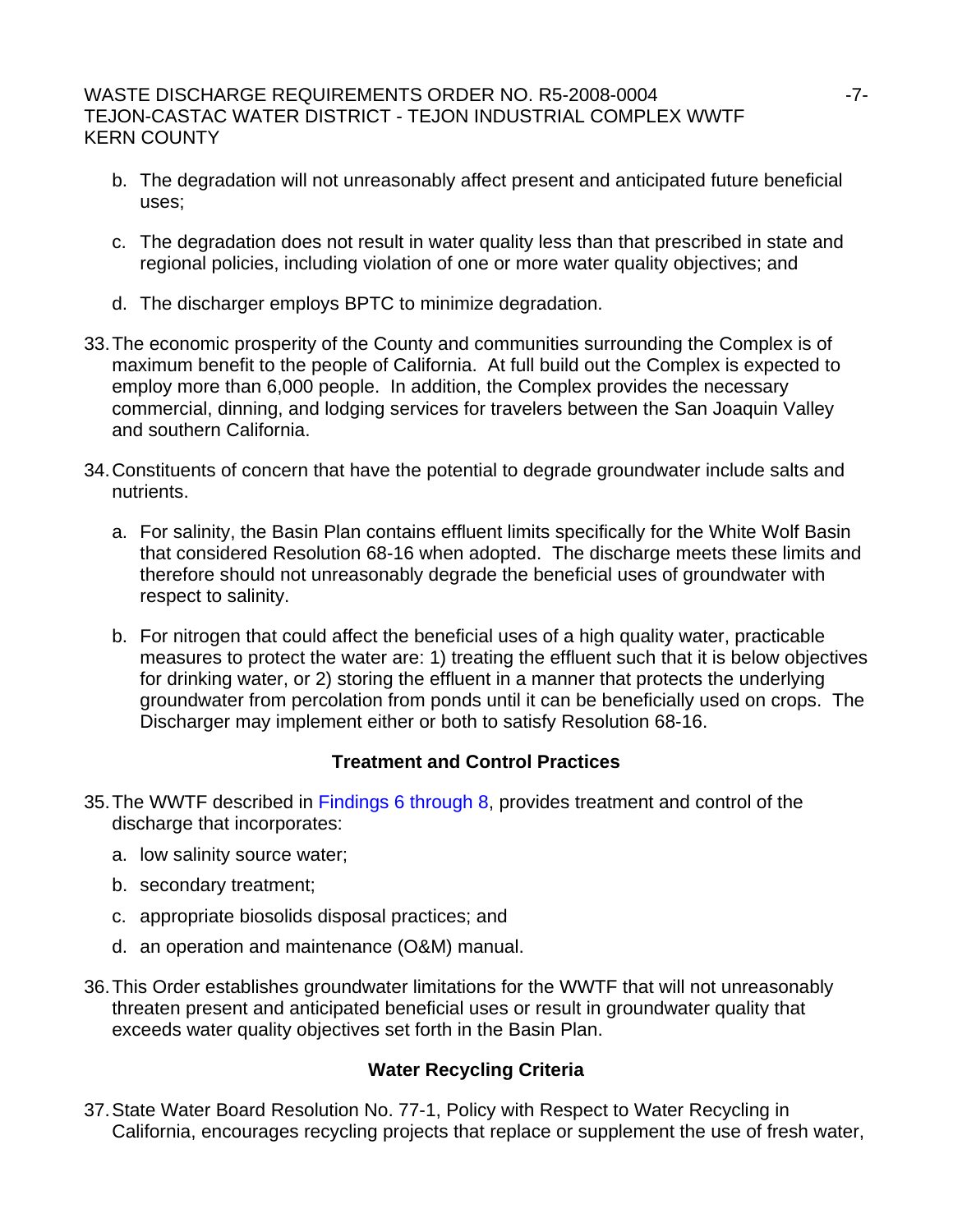## WASTE DISCHARGE REQUIREMENTS ORDER NO. R5-2008-0004  $-8$ -TEJON-CASTAC WATER DISTRICT - TEJON INDUSTRIAL COMPLEX WWTF KERN COUNTY

and the Water Recycling Law (California Water Code Section 13500-13529.4) declares that utilization of recycled water is of primary interest to the people of the State in meeting future water needs.

- 38. The Basin Plan encourages recycling for irrigation wherever feasible and indicates that evaporation of recyclable wastewater is not an acceptable permanent disposal method where the opportunity exists to replace an existing use or proposed use of fresh water with recycled water.
- 39. The Discharger initially proposed to recycle treated effluent on landscaped areas, but was never able to consistently meet the appropriate effluent limits. The Discharger indicates that it plans to submit an RWD for expansion and upgrade of its WWTF, including effluent recycling on fiber or fodder crops and on landscaped areas surrounding the Industrial Complex.

# **Other Regulatory Considerations**

- 40. The United States Environmental Protection Agency (EPA) has promulgated biosolids reuse regulations in Title 40, Code of Federal Regulations, Part 503, Standards for the Use or Disposal of Sewage Sludge, which establishes management criteria for protection of ground and surface waters, sets application rates for heavy metals, and establishes stabilization and disinfection criteria. The Discharger may have separate and/or additional compliance, reporting, and permitting responsibilities to EPA. The RWD states that all biosolids will be hauled to a separate permitted facility.
- 41. As the discharge consists of treated domestic sewage and incidental discharges from treatment and storage facilities associated with a domestic wastewater treatment plant, and as these discharges are regulated by waste discharge requirements consistent with applicable water quality objectives, the WWTF and its discharge is exempt from containment pursuant to Title 27, Section 20090(a).

#### **CEQA**

42. The Kern County Planning Department, as the lead agency for purposes of the California Environmental Quality Act (CEQA) (Public Resources Code Section 21000, et, seq.) and the CEQA guidelines (Title 14, Division 6, California Code of Regulations, as amended), in 1998 adopted a mitigated negative declaration (MND) and in 2000 certified an Environmental Impact Report (EIR) that evaluates the potential environmental impacts from the discharge of tertiary treated effluent to ponds. The Regional Water Board is a responsible agency pursuant to CEQA. The Regional Water Board reviewed and considered the MND and EIR prepared by the County. This Order contains requirements that will mitigate or avoid environmental effects on water quality.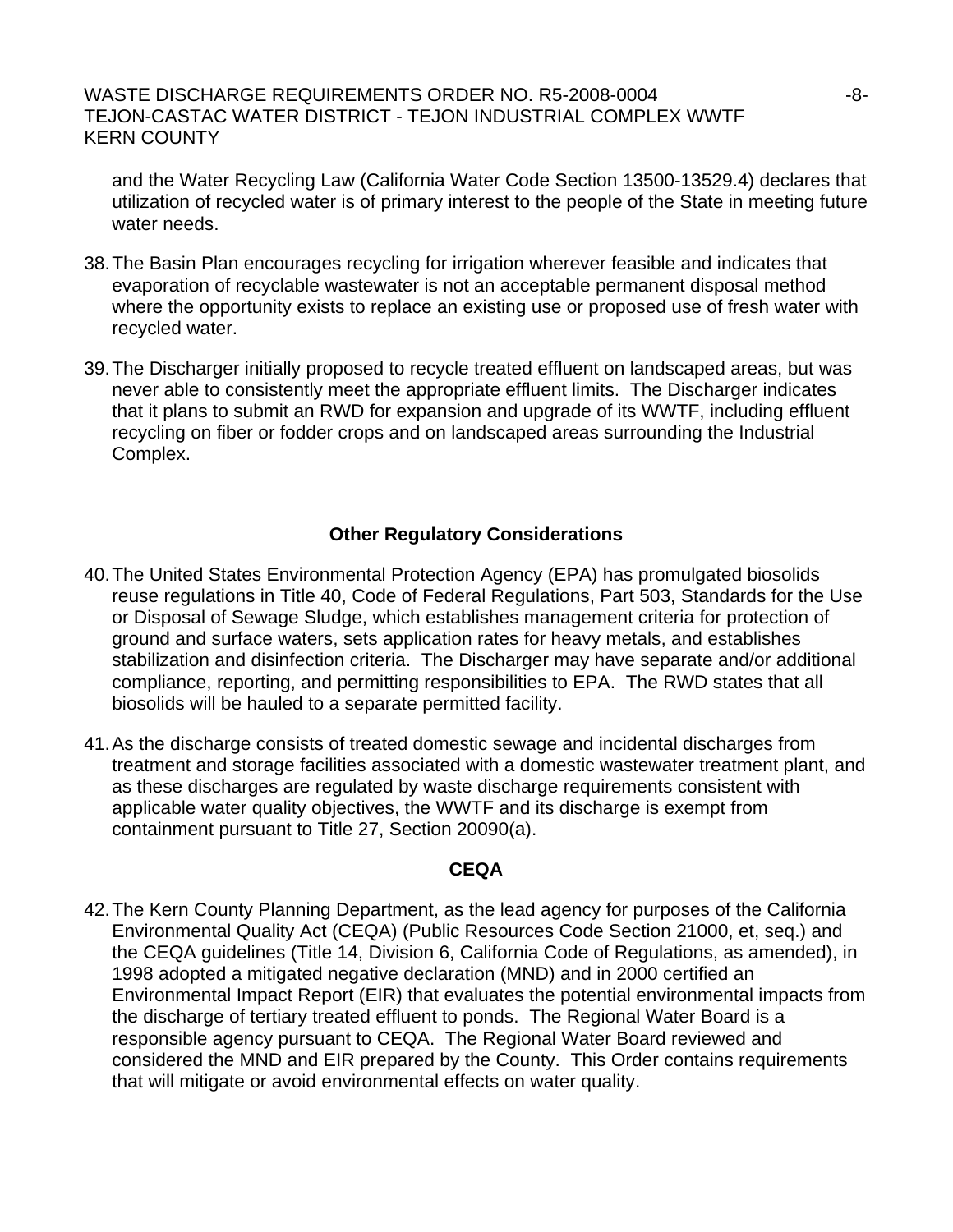# WASTE DISCHARGE REQUIREMENTS ORDER NO. R5-2008-0004  $-9$ -9-TEJON-CASTAC WATER DISTRICT - TEJON INDUSTRIAL COMPLEX WWTF KERN COUNTY

# **General Findings**

- 43. All the above and the supplemental information and details in the attached Information Sheet, which is incorporated by reference herein, were considered in establishing the following conditions of discharge
- 44. Pursuant to CWC Section 13263(g), discharge is a privilege, not a right, and adoption of this Order does not create a vested right to continue the discharge.
- 45. The Regional Water Board will review this Order periodically and will revise requirements when necessary.
- 46. California Water Code Section 13267(b) states that: "In conducting an investigation specified in subdivision (a), the regional board may require that any person who has discharged, discharges, or is suspected of having discharged or discharging, or who proposes to discharge waste within its region, or any citizen or domiciliary, or political agency or entity of this state who has discharged, discharges, or is suspected of having discharged or discharging, or who proposes to discharge, waste outside of its region that could affect the quality of waters within its region shall furnish, under penalty of perjury, technical or monitoring program reports which the regional board requires. The burden, including costs, of these reports shall bear a reasonable relationship to the need for the report and the benefits to be obtained from the reports. In requiring those reports, the regional board shall provide the person with a written explanation with regard to the need for the reports, and shall identify the evidence that supports requiring that person to provide the reports."
- 47. The technical reports required by this Order and the attached Monitoring and Reporting Program No. R5-2008-0004 are necessary to assure compliance with these waste discharge requirements. The Discharger operates the WWTF that discharges the waste subject to this Order.

# **Public Notice**

- 48. The Discharger and interested agencies and persons have been notified of the intent to prescribe waste discharge requirements for this discharge, and they have been provided an opportunity for a public hearing and an opportunity to submit their written views and recommendations.
- 49. All comments pertaining to the discharge were heard and considered in a public meeting.

**IT IS HEREBY ORDERED** that, Waste Discharge Requirements Order No. 99-076 is rescinded and that, pursuant to Sections 13263 and 13267 of the California Water Code, the Tejon-Castac Water District, Tejon Ranchcorp and their agents, successors, and assigns, in order to meet the provisions contained in Division 7 of the CWC and regulations adopted thereunder, shall comply with the following: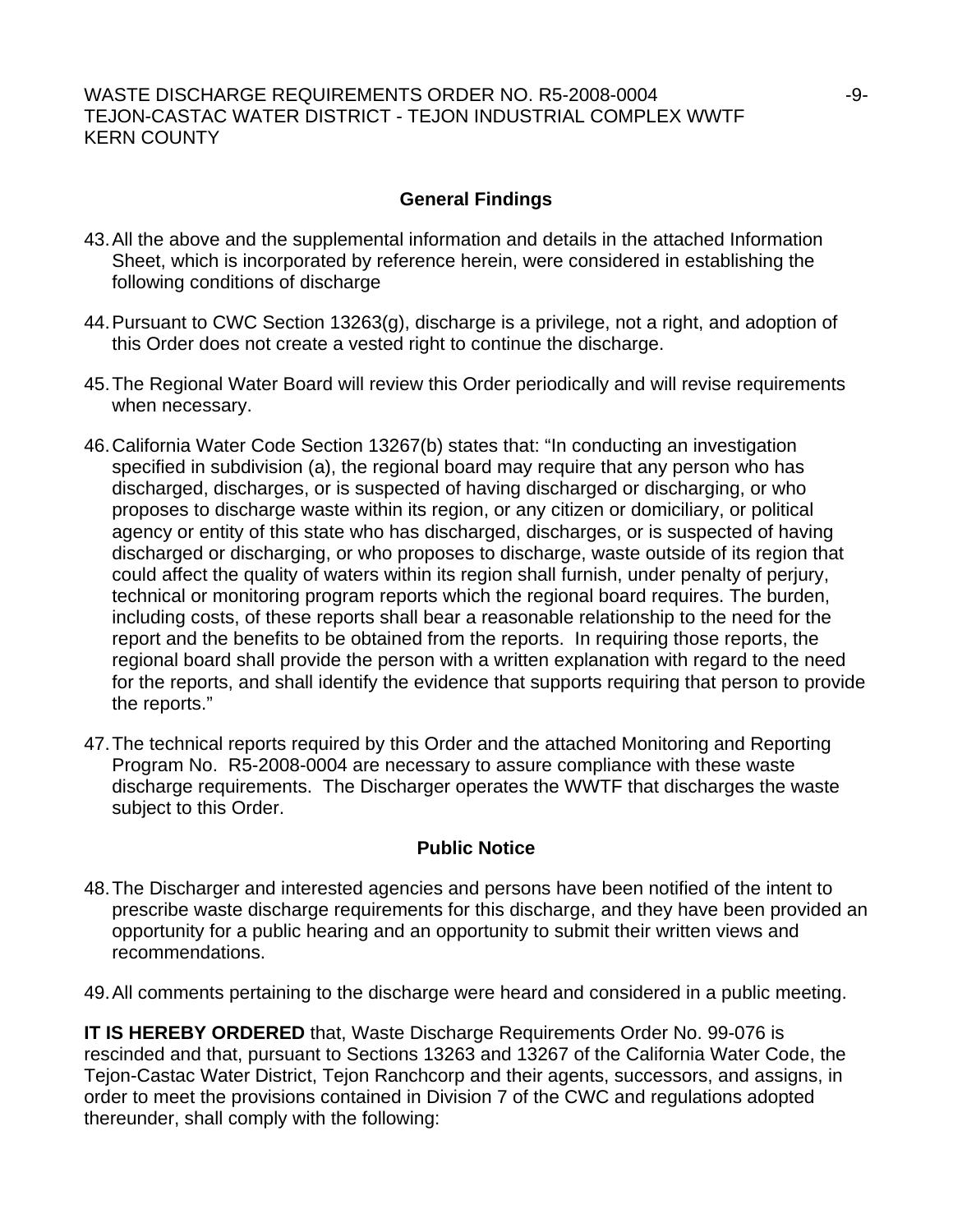# **A. Prohibitions**

- 1. Discharge of wastes to surface waters or surface water drainage courses is prohibited.
- 2. Bypass or overflow of untreated wastes, except as allowed by *Standard Provisions and Reporting Requirements for Waste Discharge Requirements,* dated 1 March 1991, E.2 is prohibited.
- 3. Discharge of waste classified as 'hazardous', as defined in Section 2521(a) of Title 23, California Code of Regulations, Section 2510 et seq., is prohibited. Discharge of waste classified as 'designated,' as defined in California Water Code Section 13173, in a manner that causes violation of groundwater limitations, is prohibited.

# **B. General Discharge Specifications**

- 1. The monthly average discharge flow shall not exceed 0.1 mgd.
- 2. Wastewater treatment, storage, and disposal shall not cause pollution or a nuisance as defined by Section 13050 of the CWC.
- 3. No waste constituent shall be released or discharged, or placed where it will be released or discharged, in a concentration or in a mass that causes a violation of the Groundwater Limitations.
- 4. Objectionable odors shall not be perceivable beyond the limits of the Facility property at an intensity that creates or threatens to create nuisance conditions.
- 5. Public contact with effluent shall be precluded through such means as fences, signs, or acceptable alternatives.
- 6. The Discharger shall operate all systems and equipment to maximize treatment of wastewater and optimize the quality of the discharge.
- 7. All conveyance, treatment, storage, and disposal units shall be designed, constructed, operated, and maintained to prevent inundation or washout due to floods with a 100-year return frequency.
- 8. On or about **1 October** of each year, available disposal pond storage capacity shall at least equal the volume necessary to comply with General Discharge Specification B.7.
- 9. Ponds shall be managed to prevent breeding of mosquitoes. In particular,
	- a. An erosion control plan should assure that coves and irregularities are not created around the perimeter of the water surface.
	- b. Weeds shall be minimized through control of water depth, harvesting, and herbicides.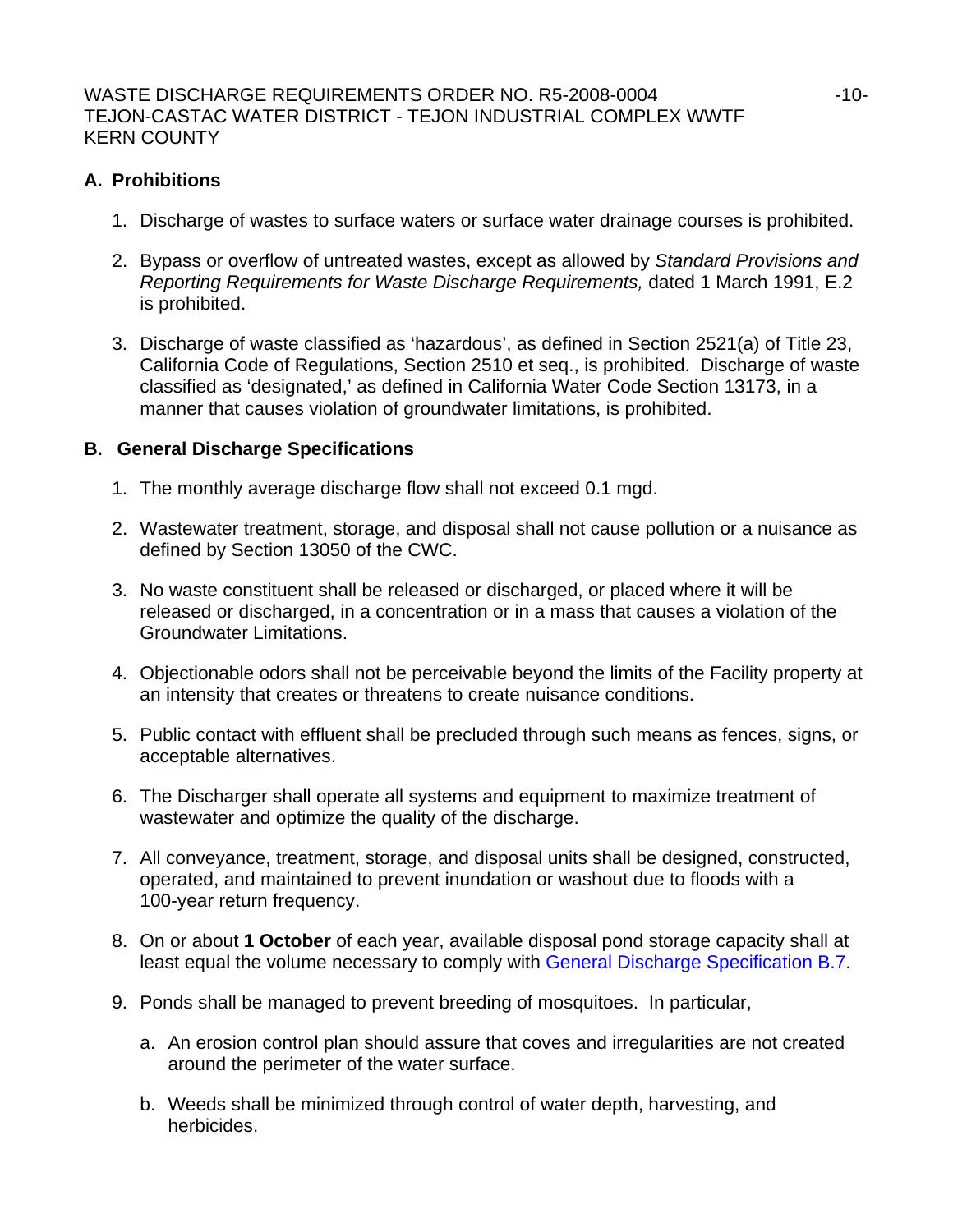# WASTE DISCHARGE REQUIREMENTS ORDER NO. R5-2008-0004  $-11$ -TEJON-CASTAC WATER DISTRICT - TEJON INDUSTRIAL COMPLEX WWTF KERN COUNTY

- c. Dead algae, vegetation, and other debris shall not accumulate on the water surface.
- d. Vegetation management operations in areas in which nesting birds have been observed shall be carried out either before or after, but not during, the 1 April to 30 June bird nesting season.

# **C. Effluent Limitations**

1. The effluent shall not exceed the following limitations:

| Constituent                   | Units | <b>Monthly Average</b> | Daily Maximum |
|-------------------------------|-------|------------------------|---------------|
| BOD <sub>5</sub> <sup>1</sup> | mq/L  | 40                     | 80            |
| $TSS^2$                       | mq/L  | 40                     | 80            |

1 Five day biochemical oxygen demand (BOD5)

2 Total suspended solids (TSS)

- 2. The arithmetic mean of  $BOD<sub>5</sub>$  and TSS in effluent samples collected over a monthly period shall not exceed 20 percent of the arithmetic mean of the values for influent samples collected at appropriate the same times during the same period (80 percent removal).
- 3. The annual flow-weighted average EC of the discharge shall not exceed 2,000 µmhos/cm calculated on a 12-month average monthly basis.

# **D. Sludge Specifications**

Sludge in this document means the solid, semisolid, and liquid residues removed during primary, secondary, or advanced wastewater treatment processes. Solid waste refers to grit and screening material generated during preliminary treatment. Residual sludge means sludge that will not be subject to further treatment at the WWTF. Biosolids refers to sludge that has undergone sufficient treatment and testing to qualify for reuse pursuant to federal and state regulations as a soil amendment for agriculture, silviculture, horticulture, and land reclamation.

- 1. Sludge and solid waste shall be removed from screens, sumps, aeration basins, ponds, clarifiers, etc. as needed to ensure optimal plant operation.
- 2. Treatment and storage of sludge generated by the WWTF shall be confined to the WWTF property.
- 3. Any handling and storage of residual sludge, solid waste, and biosolids on property of the WWTF shall be temporary (i.e., no longer than two years) and controlled and contained in a manner that minimizes leachate formation and precludes infiltration of waste constituents into soils in a mass or concentration that will violate groundwater limitations of this Order.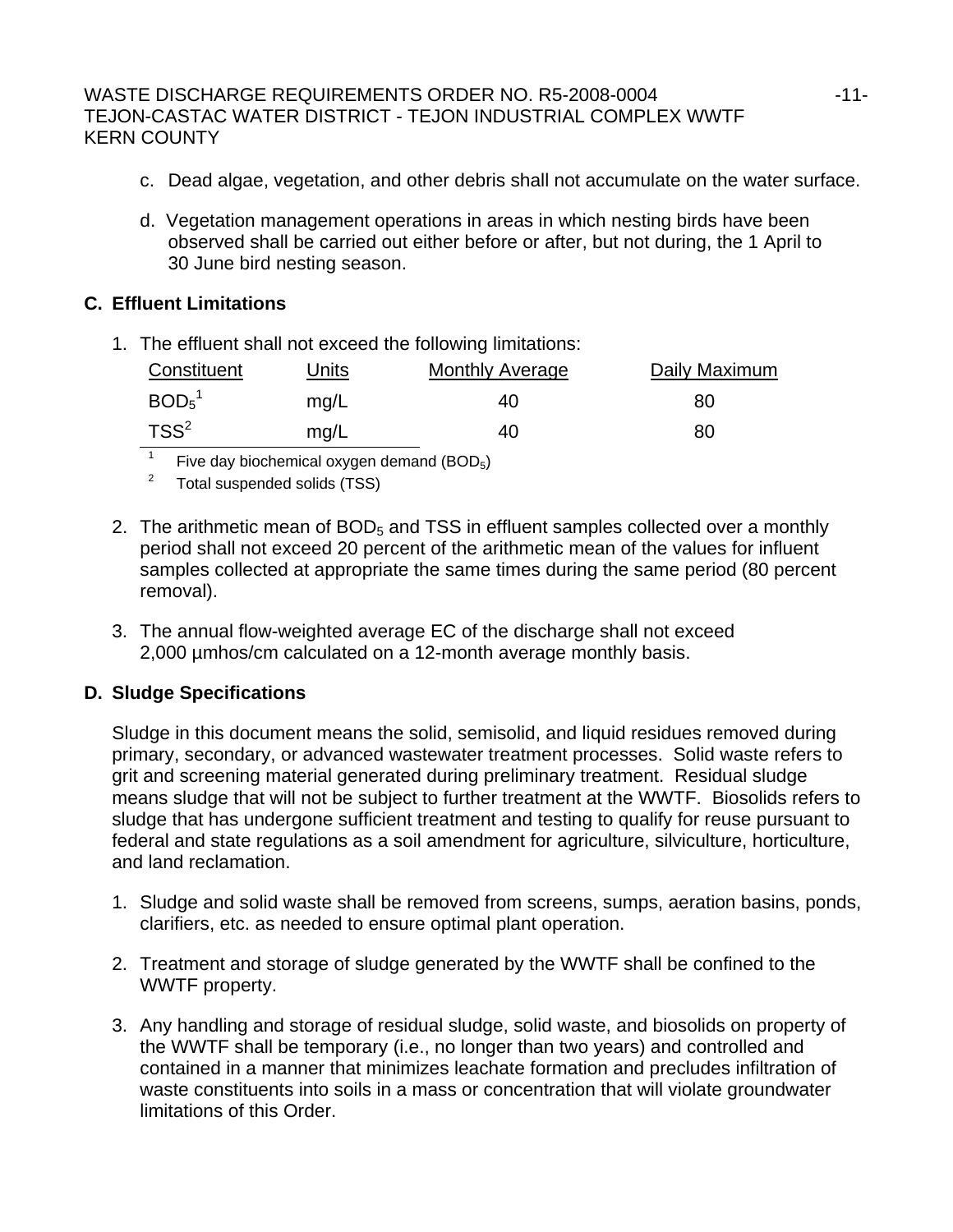# WASTE DISCHARGE REQUIREMENTS ORDER NO. R5-2008-0004  $-12$ -12-TEJON-CASTAC WATER DISTRICT - TEJON INDUSTRIAL COMPLEX WWTF KERN COUNTY

- 4. Residual sludge, biosolids, and solid waste shall be disposed of in a manner approved by the Executive Officer and consistent with Title 27. Removal for further treatment, disposal, or reuse at sites (i.e., landfill, composting sites, soil amendment sites) operated in accordance with valid waste discharge requirements issued by a regional water quality control board will satisfy this specification.
- 5. Use of biosolids as a soil amendment shall comply with valid waste discharge requirements issued by a regional water quality control board or State Water Board or a local (e.g., county) program authorized by a regional water quality control board. In most cases, this means the General Biosolids Order (State Water Board Water Quality Order No. 2004-12-DWQ, "General Waste Discharge Requirements for the Discharge of Biosolids to Land for Use as a Soil Amendment in Agricultural, Silvicultural, Horticultural, and Land Reclamation Activities"). For a biosolids use project to be authorized by the General Biosolids Order, the Discharger must file a complete Notice of Intent and receive a Notice of Applicability for each project.
- 6. Any proposed change in sludge use or disposal practice shall be reported in writing to the Executive Officer at least 90 days in advance of the change.

# **E. Pretreatment Requirements**

- 1. The Discharger shall implement the necessary controls to ensure incompatible wastes are not introduced to the treatment system. These include, at a minimum: (a) wastes that create a fire or explosion hazard, or corrosive structural damage to the treatment works; (b) solid or viscous wastes in amounts that cause obstruction to flow in sewers, or which cause other interference with proper operation or treatment works; (c) petroleum oil, nonbiodegradable cutting oil, or products of mineral oil origin in amounts that will cause interference or pass through; (d) pollutants that result in the presence of toxic gases, vapors, or fumes within the treatment works; and (e) any trucked or hauled pollutants, except at points predesignated by the Discharger.
- 2. The Discharger shall implement the controls (e.g., contracts, agreements, etc.) necessary to ensure that the following incompatible wastes are not introduced to the treatment system, where incompatible wastes are:
	- a. Flow through the system to the receiving water in quantities or concentrations that cause a violation of this Order, or
	- b. Inhibit or disrupt treatment processes, treatment system operations, or sludge processes, use, or disposal and either cause a violation of this Order or prevent sludge use or disposal in accordance with this Order.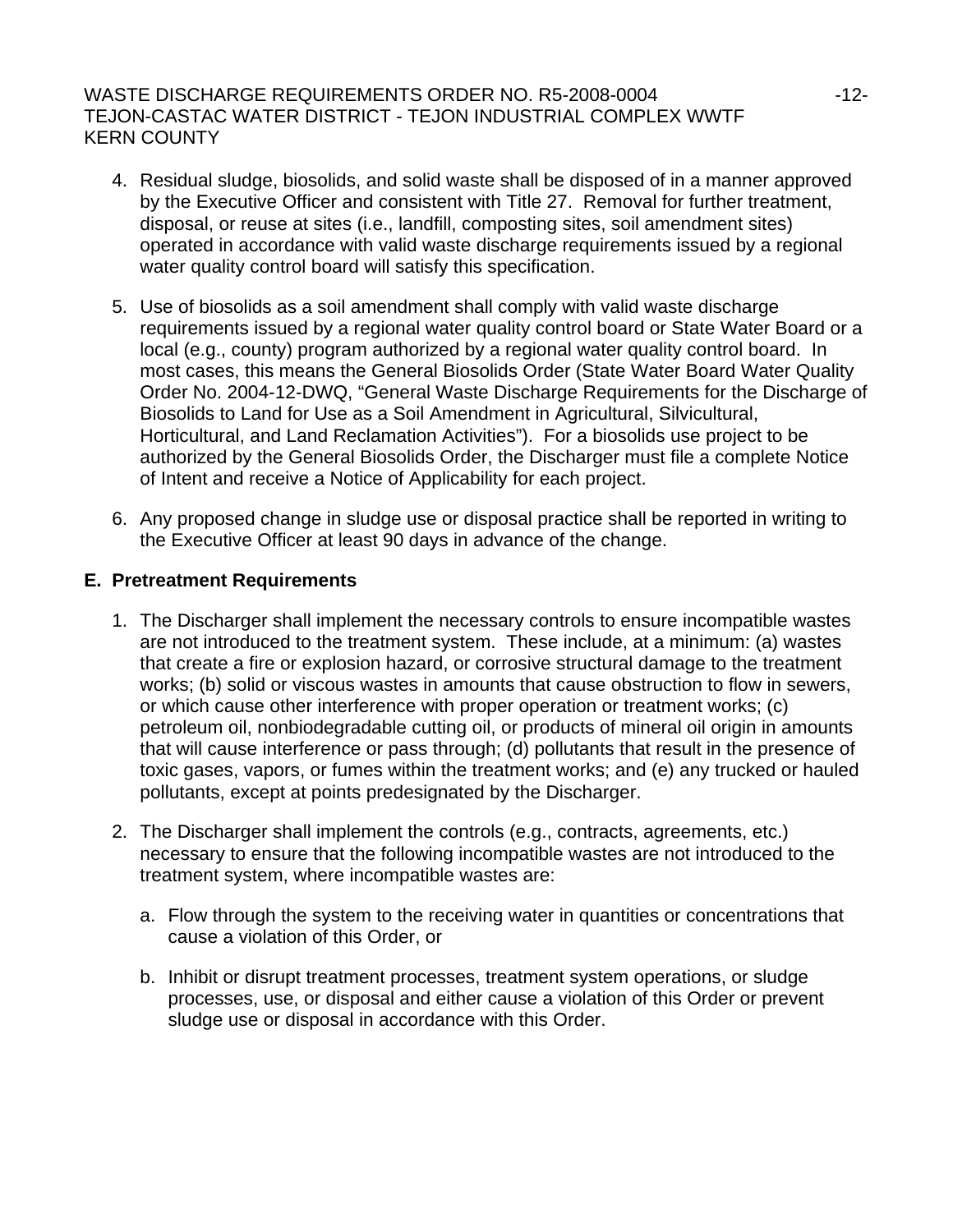# **F. Groundwater Limitations**

- 1. Release of waste constituents from any treatment or storage component associated with the WWTF shall not cause or contribute to groundwater:
	- a. Containing constituent concentrations in excess of the concentrations specified below or natural background quality whichever is greater:
		- (i) Nitrate as nitrogen of 10 mg/L.
		- (ii) Total coliform organisms of 2.2 MPN/100 mL.
		- (iii) For constituents identified in Title 22, the MCLs quantified therein.
	- b. Containing taste or odor-producing constituents, or toxic substances, or any other constituents, in concentrations that cause nuisance or adversely affect beneficial uses.

# **G. Provisions**

- 1. The Discharger shall comply with the *Standard Provisions and Reporting Requirements for Waste Discharge Requirements,* dated 1 March 1991, which are part of this Order. This attachment and its individual paragraphs are referred to as Standard Provision(s).
- 2. The Discharger shall comply with Monitoring and Reporting Program (MRP) No. R5-2008-0004, which is part of this Order, and any revisions thereto as adopted by the Regional Water Board or approved by the Executive Officer. The submittal date shall be no later than the submittal date specified in the Monitoring and Reporting Program for Discharger self-monitoring reports.
- 3. The Discharger shall keep at the WWTF a copy of this Order, including its MRP, Information Sheet, attachments, and Standard Provisions, for reference by operating personnel. Key operating personnel shall be familiar with its contents.
- 4. The Discharger shall not allow pollutant-free wastewater to be discharged into the Facility collection, treatment, and disposal systems in amounts that significantly diminish the system's capability to comply with this Order. Pollutant-free wastewater means storm water (i.e., inflow), groundwater (i.e., infiltration), cooling waters, and condensates that are essentially free of pollutants.
- 5. The Discharger must at all times properly operate and maintain all facilities and systems of treatment and control (and related appurtenances) that are installed or used by the Discharger to achieve compliance with the conditions of this Order. Proper operation and maintenance also include adequate laboratory controls and appropriate quality assurance procedures. This Provision requires the operation of back-up or auxiliary facilities or similar systems that are installed by the Discharger only when the operation is necessary to achieve compliance with the conditions of the Order.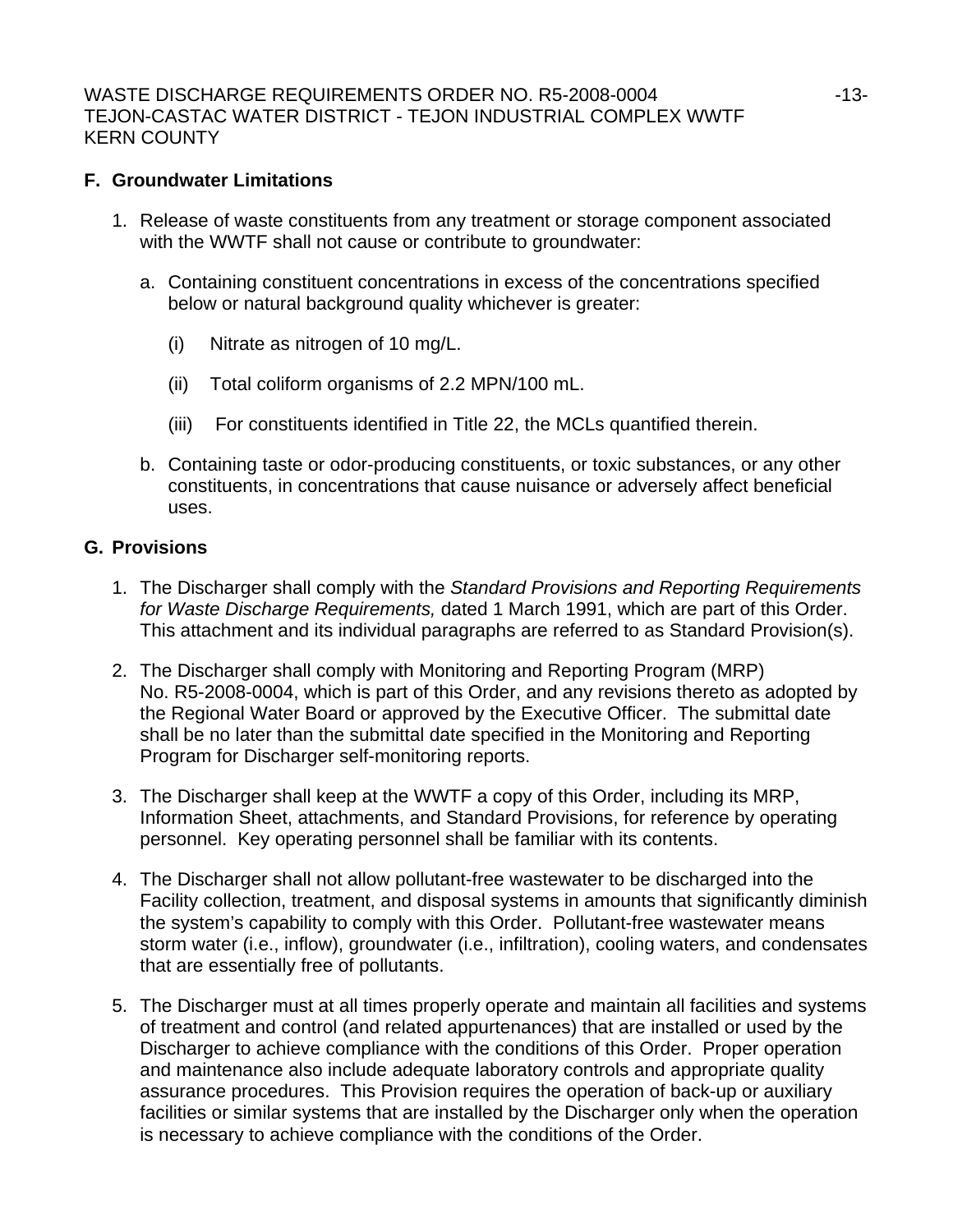# WASTE DISCHARGE REQUIREMENTS ORDER NO. R5-2008-0004  $-14$ -TEJON-CASTAC WATER DISTRICT - TEJON INDUSTRIAL COMPLEX WWTF KERN COUNTY

- 6. All technical reports required herein that involve planning, investigation, evaluation, or design, or other work requiring interpretation and proper application of engineering or geologic sciences, shall be prepared by or under the direction of persons registered to practice in California pursuant to California Business and Professions Code sections 6735, 7835, and 7835.1. To demonstrate compliance with sections 415 and 3065 of Title 16, CCR, all technical reports must contain a statement of the qualifications of the responsible registered professional(s). As required by these laws, completed technical reports must bear the signature(s) and seal(s) of the registered professional(s) in a manner such that all work can be clearly attributed to the professional responsible for the work.
- 7. The Discharger must comply with all conditions of this Order, including timely submittal of technical and monitoring reports as directed by the Executive Officer. Accordingly, the Discharger shall submit to the Regional Water Board on or before each report due date the specified document or, if an action is specified, a written report detailing evidence of compliance with the date and task. If noncompliance is being reported, the reasons for such noncompliance shall be stated, plus an estimate of the date when the Discharger will be in compliance. The Discharger shall notify the Regional Water Board by letter when it returns to compliance with the time schedule. Violations may result in enforcement action, including Regional Water Board or court orders requiring corrective action or imposing civil monetary liability, or in revision or rescission of this Order.
- 8. In the event of any change in control or ownership of land or waste treatment and storage facilities presently owned or controlled by the Discharger, the Discharger shall notify the succeeding owner or operator of the existence of this Order by letter, a copy of which shall be immediately forwarded to the appropriate Regional Water Board office.
- 9. To assume operation under this Order, the succeeding owner or operator must apply in writing to the Executive Officer requesting transfer of the Order. The request must contain the requesting entity's full legal name, the state of incorporation if a corporation, the address and telephone number of the persons responsible for contact with the Regional Water Board and a statement. The statement shall comply with the signatory paragraph of Standard Provision B.3 and state that the new owner or operator assumes full responsibility for compliance with this Order. Failure to submit the request shall be considered a discharge without requirements, a violation of the California Water Code. If approved by the Executive Officer, the transfer request will be submitted to the Regional Water Board for its consideration of transferring the ownership of this Order at one of its regularly scheduled meetings.
- 10. As a means of discerning compliance with General Discharge Specification B.5, the dissolved oxygen content in the upper zone (1 foot) of effluent in disposal ponds shall not be less than 1.0 mg/L for three consecutive sampling events. Should the DO be below 1.0 mg/L for three consecutive sampling events, the Discharger shall report the findings to the Regional Water Board and propose a remedial approach to resolve the low DO results **within 30 days**.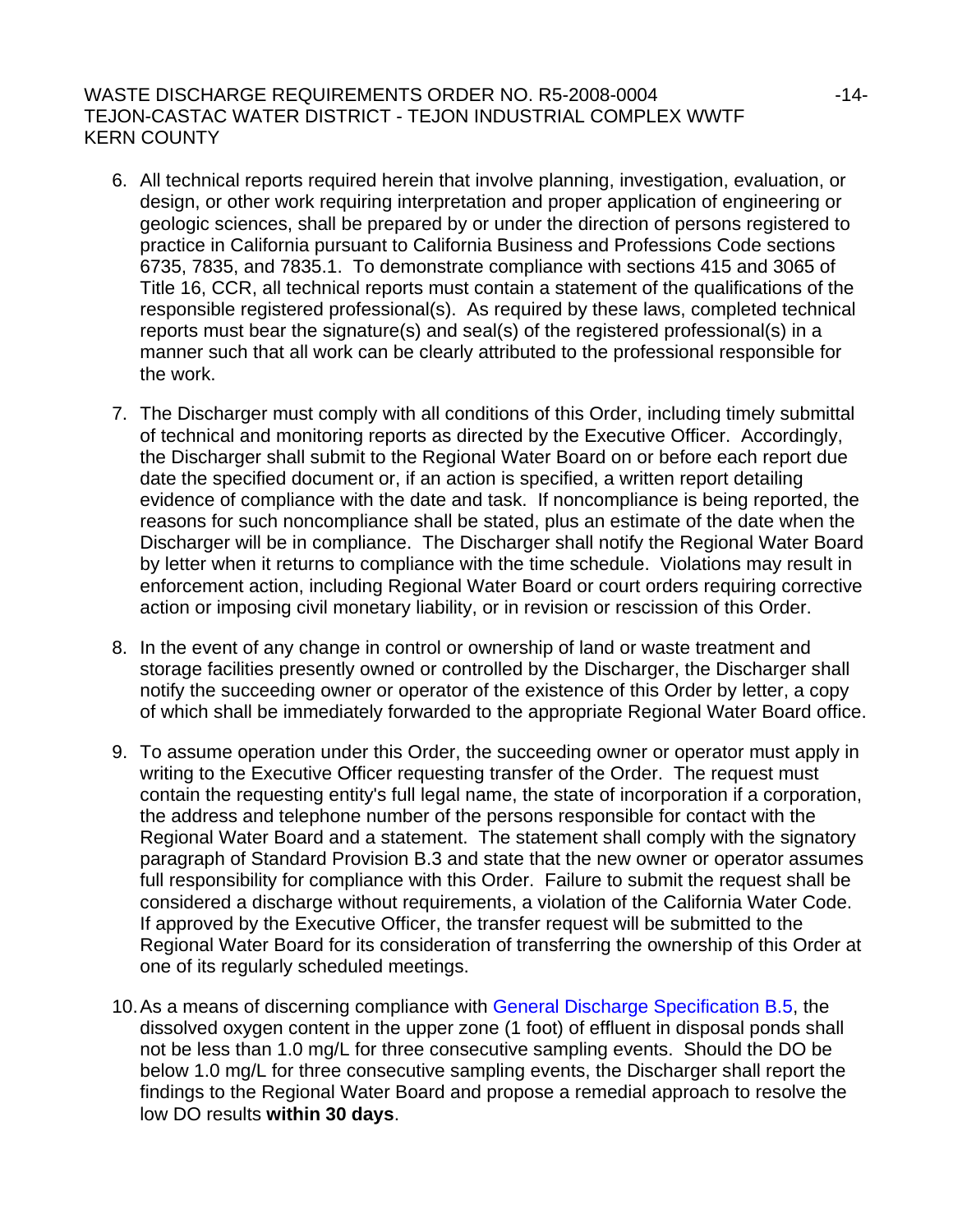## WASTE DISCHARGE REQUIREMENTS ORDER NO. R5-2008-0004  $-15$ -15-TEJON-CASTAC WATER DISTRICT - TEJON INDUSTRIAL COMPLEX WWTF KERN COUNTY

- 11. The Discharger shall maintain and operate all ponds sufficient to protect the integrity of containment levees and prevent overtopping or overflows. Unless a California civil engineer certifies (based on design, construction, and conditions of operation and maintenance) that less freeboard is adequate, the operating freeboard in any pond shall never be less than two feet (measured vertically). As a means of management and to discern compliance with this Provision, the Discharger shall install and maintain in each pond permanent markers with calibration that indicates the water level at design capacity and enables determination of available operational freeboard.
- 12.**Salinity Source Control Study. By 1 January 2009,** the Discharger shall conduct a salinity evaluation and submit a salinity minimization plan to identify and implement measures to reduce the salinity in the discharge to the extent feasible. The salinity minimization plan shall include a time schedule to implement the identified measures.

I, PAMELA C. CREEDON, Executive Officer, do hereby certify the foregoing is a full, true, and correct copy of an Order adopted by the California Regional Water Quality Control Board, Central Valley Region, on 25 January 2008.

PAMELA C. CREEDON, Executive Officer

Order Attachments: A Site Location Map B. Plan View Map Monitoring and Reporting Program No. R5-2008-0004 Information Sheet Standard Provisions (1 March 1991) (separate attachment to Discharger only)

ARP/DKP: 01/25/08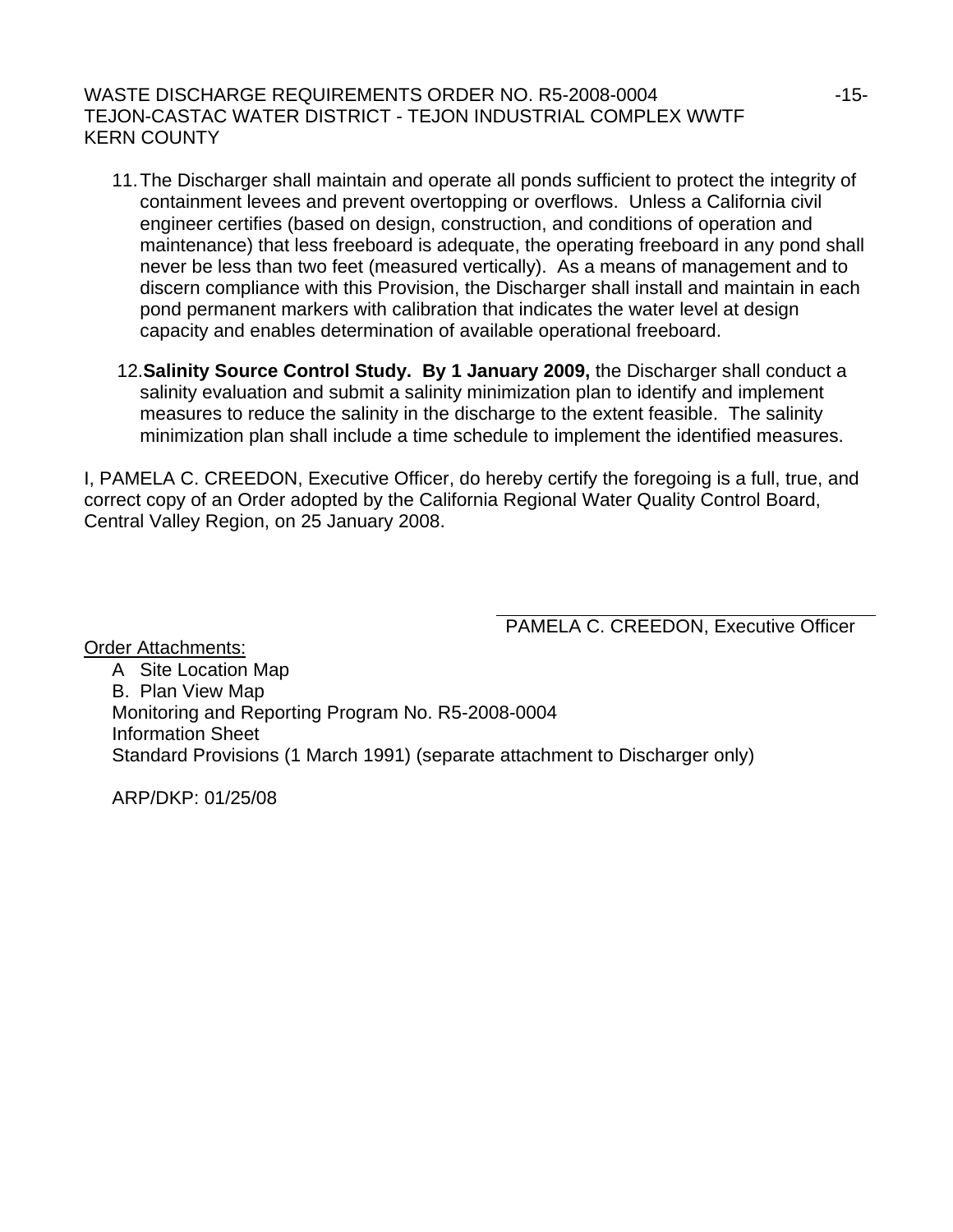

FOR

TEJON-CASTAC WATER DISTRICT

SCALE 1 INCH = 2,000 FEET

\*WWTF and street locations approximate

TEJON INDUSTRIAL COMPLEX WASTEWATER TREATMENT FACILITY KERN COUNTY

**ATTACHMENT A**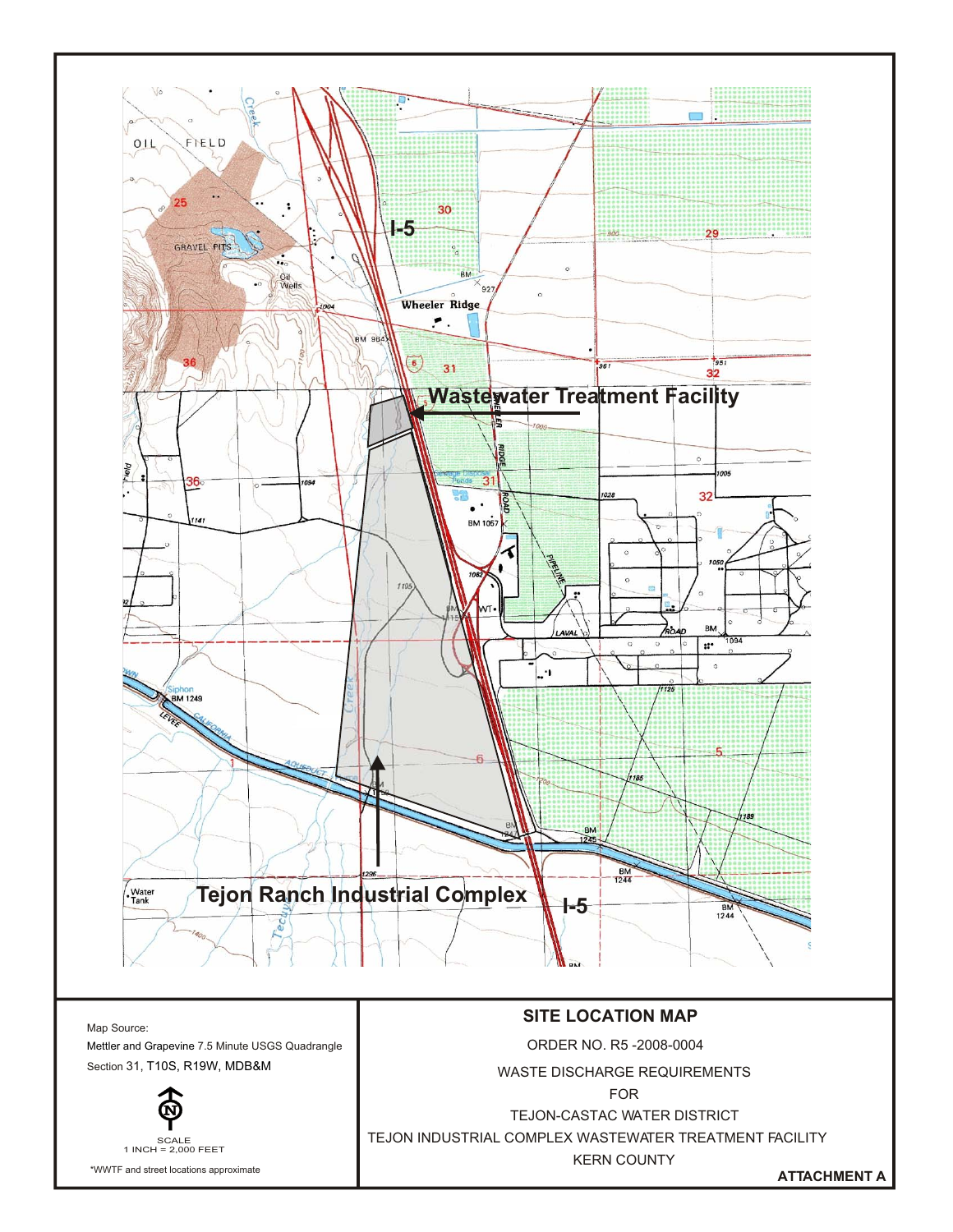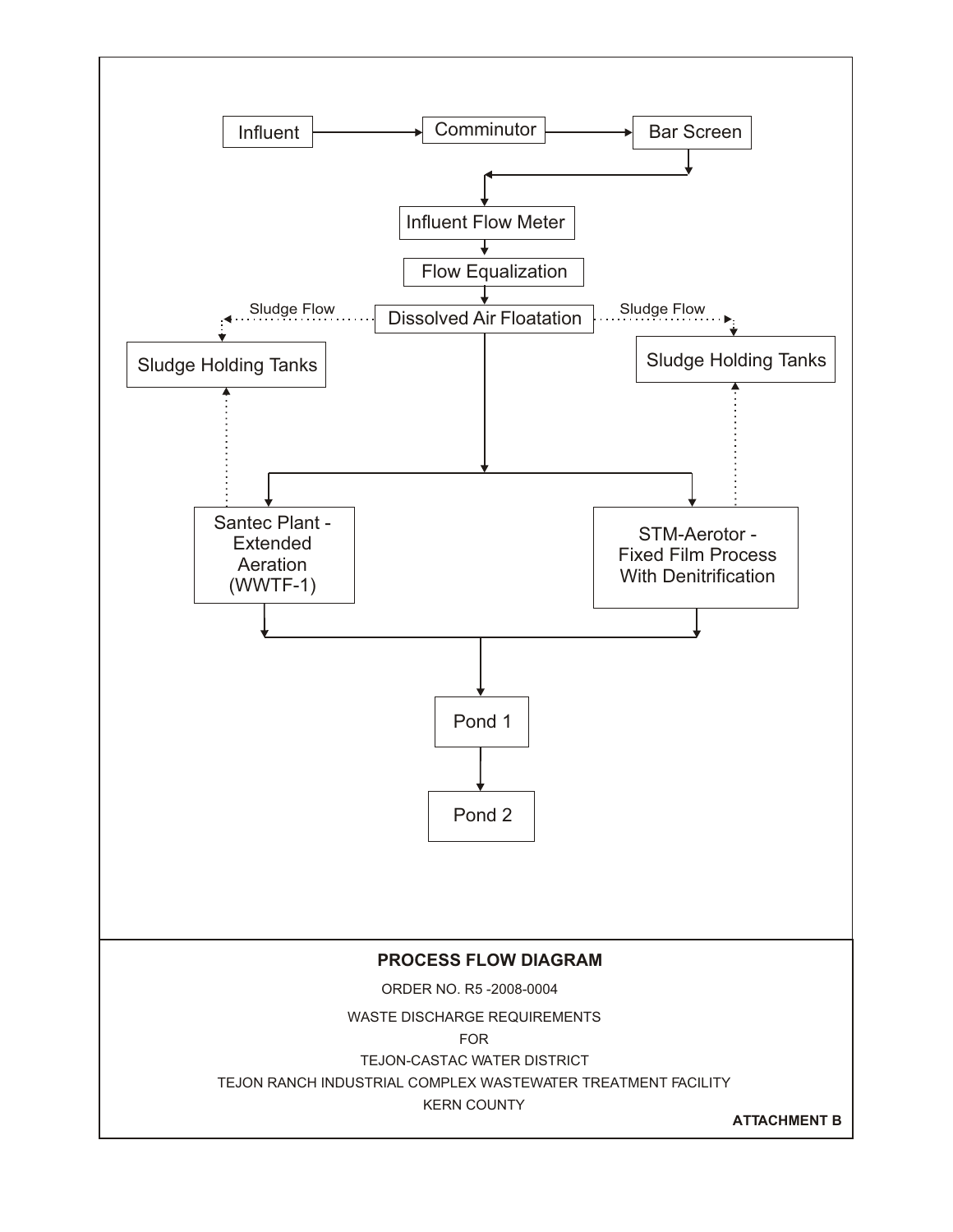

**ATTACHMENT C**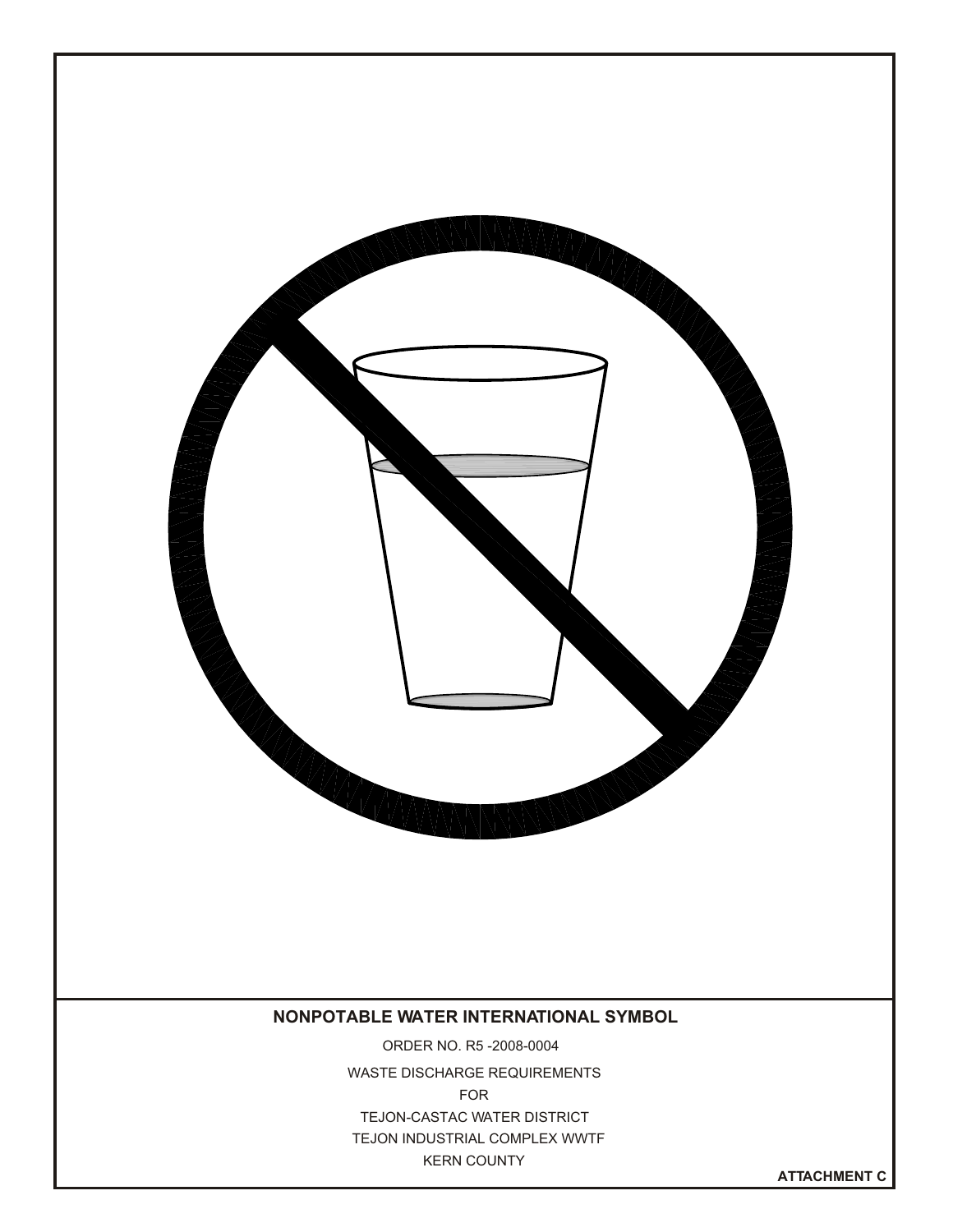# CALIFORNIA REGIONAL WATER QUALITY CONTROL BOARD CENTRAL VALLEY REGION

# MONITORING AND REPORTING PROGRAM NO. R5-2008-0004 FOR TEJON-CASTAC WATER DISTRICT TEJON INDUSTRIAL COMPLEX WASTEWATER TREATMENT FACILITY KERN COUNTY

This Monitoring and Reporting Program (MRP) is required pursuant to California Water Code Section 13267. The Discharger shall not implement any changes to this MRP unless and until the Regional Board adopts or the Executive Officer issues a revised MRP. Changes to sample location shall be established with concurrence of Regional Water Board staff, and a description of the revised stations shall be submitted for approval by the Executive Officer. All samples should be representative of the volume and nature of the discharge or matrix of material sampled. The time, date, and location of each sample shall be recorded on the sample chain of custody form. All analyses shall be performed in accordance with Standard Provisions and Reporting Requirements, dated 1 March 1991. The results of analyses performed in accordance with specified test procedures, taken more frequently than required at the locations specified in this MRP, shall be reported to the Regional Water Board and used in determining compliance.

Field test instruments (such as pH) may be used provided that:

- 1. The operator is trained in the proper use of the instrument;
- 2. The instruments are calibrated prior to each use;
- 3. Instruments are serviced and/or calibrated at the recommended frequency by the manufacturer or in accordance with manufacturer instructions; and
- 4. Field calibration reports are submitted as described in the "Reporting" section of this MRP.

In addition to details specified in Standard Provision C.3 records of monitoring information shall also include the following:

- 1. Method detection limit (MDL);
- 2. Reporting limit (RL) (i.e., a practical quantitation limit or PQL); and
- 3. Documentation of cation/anion balance for general minerals analysis of supply water, and groundwater samples.

All laboratory results shall be reported down to the MDL. Non-detected results shall be reported as less than the MDL (<MDL). Results above the MDL, but below the concentration of the lowest calibration standard for multipoint calibration methods or below the reporting limit for other methods shall be flagged as estimated.

All analyses shall be performed in accordance with the latest edition of *Guidelines Establishing Test Procedures for Analysis of Pollutants*, promulgated by EPA (40 CFR 136) or other procedures approved by the Executive Officer, provided the methods have method detection limits equal to or lower than the analytical methods specified in this MRP. In reporting data, the Discharger shall indicate whether any analysis was performed using a method not in conformance with EPA's Guidelines. Analyses may also comply with the methods and holding times specified in: *Methods for Chemical Analysis of Water and Wastes* (EPA-600/4-79-020,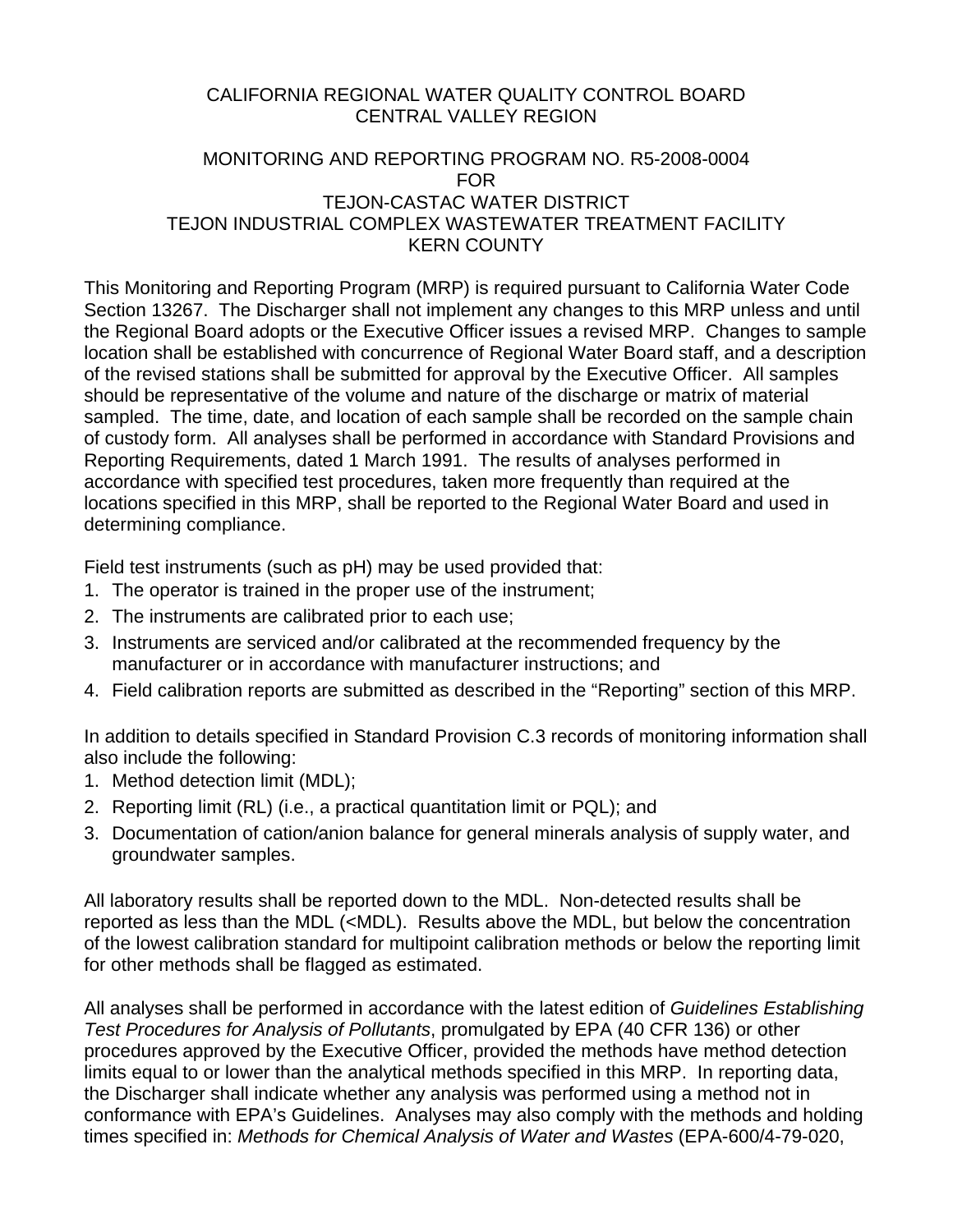MONITORING AND REPORTING PROGRAM NO. R5-2008-0004  $-2$ -TEJON-CASTAC WATER DISTRICT – TEJON INDUSTRIAL COMPLEX WWTF KERN COUNTY

1983); *Methods for Determination of Inorganic Substance in Environmental Samples* (EPA/600/R-93/100, 1993); *Standard Methods for the Examination of Water and Wastewater,* 20th Edition (WEF, APHA, AWWA); and *Soil, Plant and Water Reference Methods for the Western Region*, 2003, 2nd Edition, 2003.

If monitoring consistently shows no significant variation in magnitude of a constituent concentration after at least 12 months of monitoring, the Discharger may request the MRP be revised to reduce monitoring frequency. The proposal must include adequate technical justification for reduction in monitoring frequency.

### **INFLUENT MONITORING**

The Discharger shall collect influent samples at the headworks of the treatment facility prior to any treatment of waste. Time of a grab sample shall be recorded. Influent monitoring shall include at least the following:

| Constituent/Parameter                                                                          | Units | <b>Type of Sample</b> | <b>Sampling Frequency</b> |  |  |
|------------------------------------------------------------------------------------------------|-------|-----------------------|---------------------------|--|--|
| <b>Flow</b>                                                                                    | mgd   | Continuous            | 1/Day <sup>1</sup>        |  |  |
| <b>Monthly Average Daily Flow</b>                                                              | mgd   | Calculated            | 1/Month                   |  |  |
| BOD <sub>5</sub> <sup>2</sup>                                                                  | mq/L  | Grab                  | 1/Month                   |  |  |
| TSS <sup>3</sup>                                                                               | mq/L  | Grab                  | 1/Month                   |  |  |
| Comple froquencies referenced bereafter in this program as doily aboll not include weekende or |       |                       |                           |  |  |

 Sample frequencies referenced hereafter in this program as daily shall not include weekends or holidays.

Five-day, 20°C biochemical oxygen demand (BOD<sub>5</sub>)<sup>3</sup> Total quanonidad colide (TSS)</sub><sup>3</sup>

Total suspended solids (TSS)

# **POND EFFLUENT MONITORING**

The Discharger shall collect effluent samples at a point in the system following treatment (either right before discharge to lined Pond 1, or after, but before discharge to unlined Pond 2). Time and location of collection of a grab sample shall be recorded. Effluent monitoring shall include the following:

| Constituent/Parameter | <u>Units</u>      | Type of Sample | Sampling Frequency <sup>1</sup> |
|-----------------------|-------------------|----------------|---------------------------------|
| pH                    | s.u. <sup>2</sup> | Grab           | 1/Week                          |
| EC <sup>3</sup>       | umhos/cm          | Grab           | 1/Week                          |
| BOD <sub>5</sub>      | mq/L              | Grab           | 1/Week                          |
| <b>TSS</b>            | mg/L              | Grab           | 1/Week                          |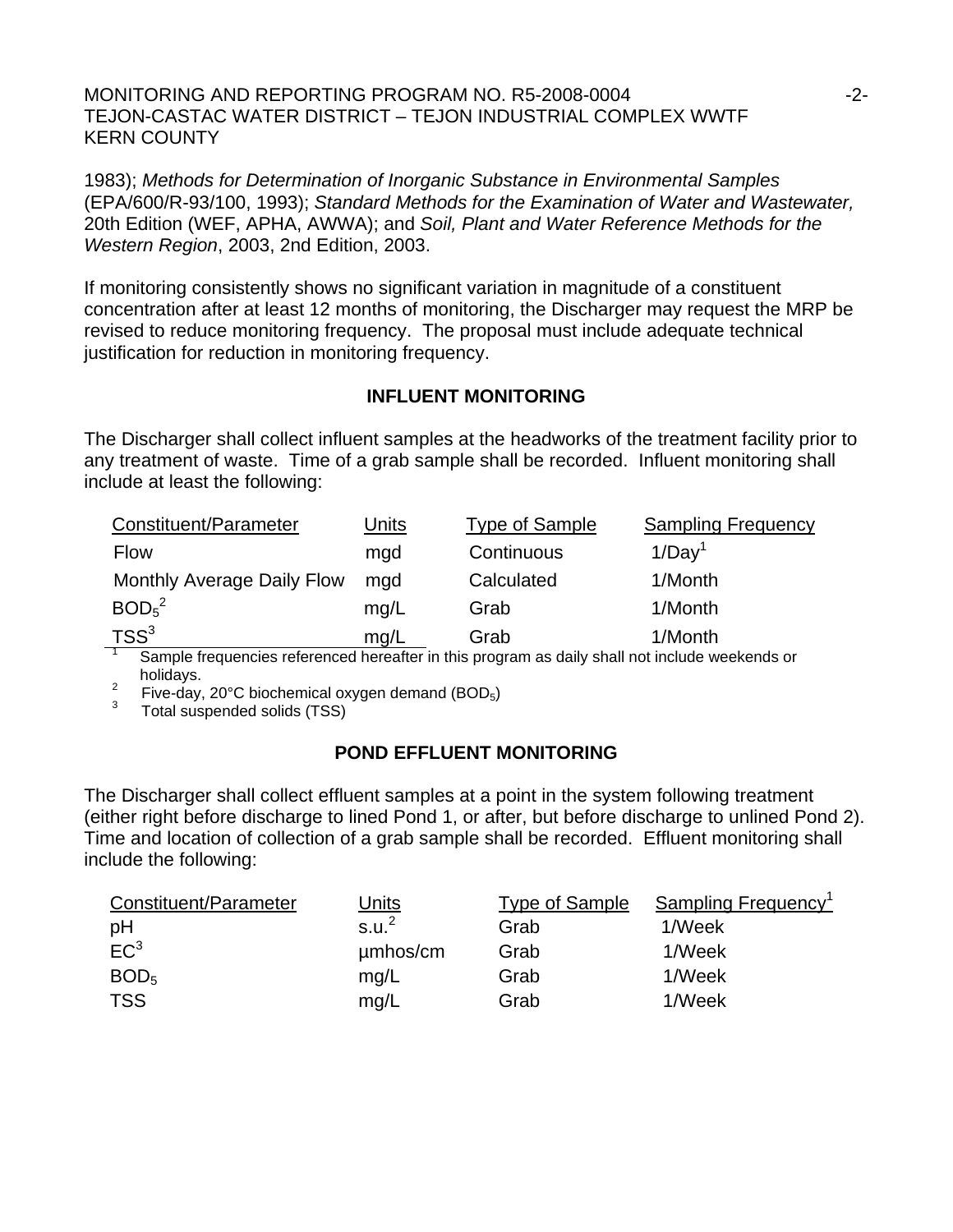# MONITORING AND REPORTING PROGRAM NO. R5-2008-0004  $-3$ -3-TEJON-CASTAC WATER DISTRICT – TEJON INDUSTRIAL COMPLEX WWTF KERN COUNTY

| Constituent/Parameter         | Units  | <b>Type of Sample</b> | <b>Sampling Frequency</b> <sup>1</sup> |
|-------------------------------|--------|-----------------------|----------------------------------------|
| Nitrogen Forms                |        |                       |                                        |
| Nitrate (as N)                | mg/L   | Grab                  | $1/Q$ uarter <sup>4,5</sup>            |
| TKN <sup>6</sup>              | mg/L   | Grab                  | $1/Q$ uarter $4,5$                     |
| <b>Total Nitrogen</b>         | mg/L   | Calculated            | 1/Quarter $4,5$                        |
| General Minerals <sup>7</sup> | mg/L   | Grab                  | $1$ /Year $^8$                         |
| Metals <sup>9</sup>           | Varies | Grab                  | $1$ /Year $^8$                         |

 If results of monitoring a pollutant appear to indicate either the failure to achieve the design treatment goals of the wastewater treatment facility or potential upset of the treatment process, but monitoring frequency is not sufficient to validate the results, the frequency of sampling shall be increased to confirm the magnitude and duration of such treatment failures, if any, and aid in identification and resolution of the problem.

- pH standard units (s.u.)
- 3 Electrical conductivity at 25°C.
- 4 January, April, July, and October
- 5 Monitoring may be discontinued after two years and/or eight sample points are determined.
- Total Kjeldahl Nitrogen (TKN)
- 7 General Minerals as referred to in this program shall include the constituents in the General Minerals Analyte List presented below.
- In October

1

9 Metals as referred to in this program shall include the constituents in the Metals Analyte List presented below.

# **General Minerals Analyte List<sup>1</sup>**

| Alkalinity (as $CaCO3$ )                                                                      | Carbonate (as $CaCO3$ ) | рH        |  |  |  |
|-----------------------------------------------------------------------------------------------|-------------------------|-----------|--|--|--|
| Arsenic                                                                                       | Chloride                | Potassium |  |  |  |
| Bicarbonate (as $CaCO3$ )                                                                     | EC.                     | Sodium    |  |  |  |
| <b>Boron</b>                                                                                  | Hardness (as $CaCO3$ )  | Sulfate   |  |  |  |
| Calcium                                                                                       | Magnesium               | TDS       |  |  |  |
| Concret Minerals anglute ligte moussens depending on the laboratory but aboll include at leas |                         |           |  |  |  |

 General Minerals analyte lists may vary depending on the laboratory, but shall include at least the above analytes and properties. An anion cation balance shall accompany results.

#### **Metals Analyte List**

| Aluminum      | Iron       | Selenium      |
|---------------|------------|---------------|
| <b>Barium</b> | Lead       | Silver        |
| Copper        | Manganese  | Zinc          |
| Cadmium       | Mercury    | <b>Nickel</b> |
| Chromium      | Molybdenum |               |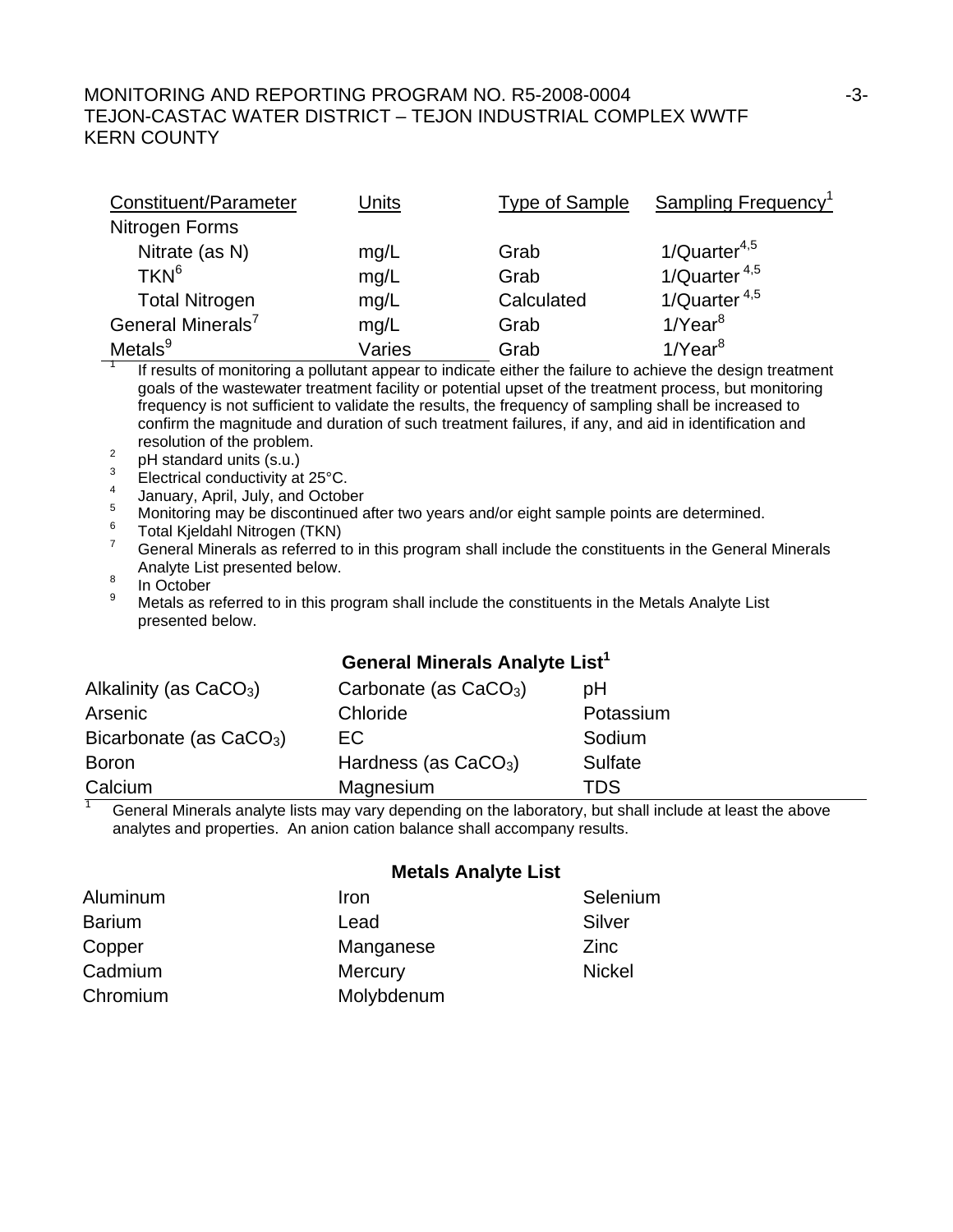# MONITORING AND REPORTING PROGRAM NO. R5-2008-0004 -4- TEJON-CASTAC WATER DISTRICT – TEJON INDUSTRIAL COMPLEX WWTF KERN COUNTY

### **POND MONITORING**

Ponds shall be sampled systematically for the parameters specified below. Pond monitoring shall include at least the following:

| Constituent/Parameter | Units                  | Type of Sample                | <b>Sampling Frequency</b> |
|-----------------------|------------------------|-------------------------------|---------------------------|
| D <sup>1,2</sup>      | ma/L Grab <sup>3</sup> |                               | 1/Week                    |
| Freeboard             |                        | Feet <sup>4</sup> Observation | 1/Week                    |

 $\frac{1}{2}$  Dissolved oxygen (DO)

<sup>2</sup> To address potential for the creation of objectionable odors, the DO content in the upper zone (one foot) of either effluent storage reservoir should not be les than 1.0 mg/L for three consecutive sampling events. If results of monitoring indicate DO concentrations less than 1.0 mg/L, but monitoring frequency is not sufficient to validate the results, the frequency of sampling shall be increased to confirm the magnitude and duration of such low concentrations of DO, if any, and aid in identification and resolution of the problem.

- <sup>3</sup> Samples shall be collected at a depth of one foot from the storage reservoirs, opposite the inlet, and analyzed for DO. Samples shall be collected between 0700 and 0900 hours.
- <sup>4</sup> Freeboard shall be monitored to the nearest tenth of a foot.

In addition, the Discharger shall inspect the condition of the ponds once per week and write visual observations in a bound logbook. Notations shall include observations of whether weeds are developing in the water or along the bank, and their location; whether dead algae, vegetation, scum, or debris are accumulating on the disposal pond surface and their location; whether burrowing animals or insects are present; and the color of the reservoirs (e.g., dark sparkling green, dull green, yellow, gray, tan, brown, etc.). A *summary* of the entries made in the log during each month shall be submitted along with the monitoring report the following month.

# **SOURCE WATER MONITORING**

The Discharger's municipal source water supply shall be monitored as follows:

| Constituent/Parameter                                                                              | Units    | Measurement | <b>Frequency</b>       |
|----------------------------------------------------------------------------------------------------|----------|-------------|------------------------|
| $EC^{1,2}$                                                                                         | umhos/cm | Grab        | $1$ /Year <sup>2</sup> |
| Penet as a flow-weighted average from all water supplies and include copies of supporting calculat |          |             |                        |

 Report as a flow-weighted average from all water supplies and include copies of supporting calculations with monitoring reports. Surface water EC may be characterized using data obtained by the Department of Water Resources, if a representative sampling station is available.<br><sup>2</sup> In October

In October

# **SLUDGE MONITORING**

To ensure that industrial and other discharges to the wastewater treatment facility are not interfering with treatment process, the Discharger shall collect a composite sample of sludge annually, as set forth by Title 40 Code of Federal Regulations (CFR) Part 503.16. Any Notice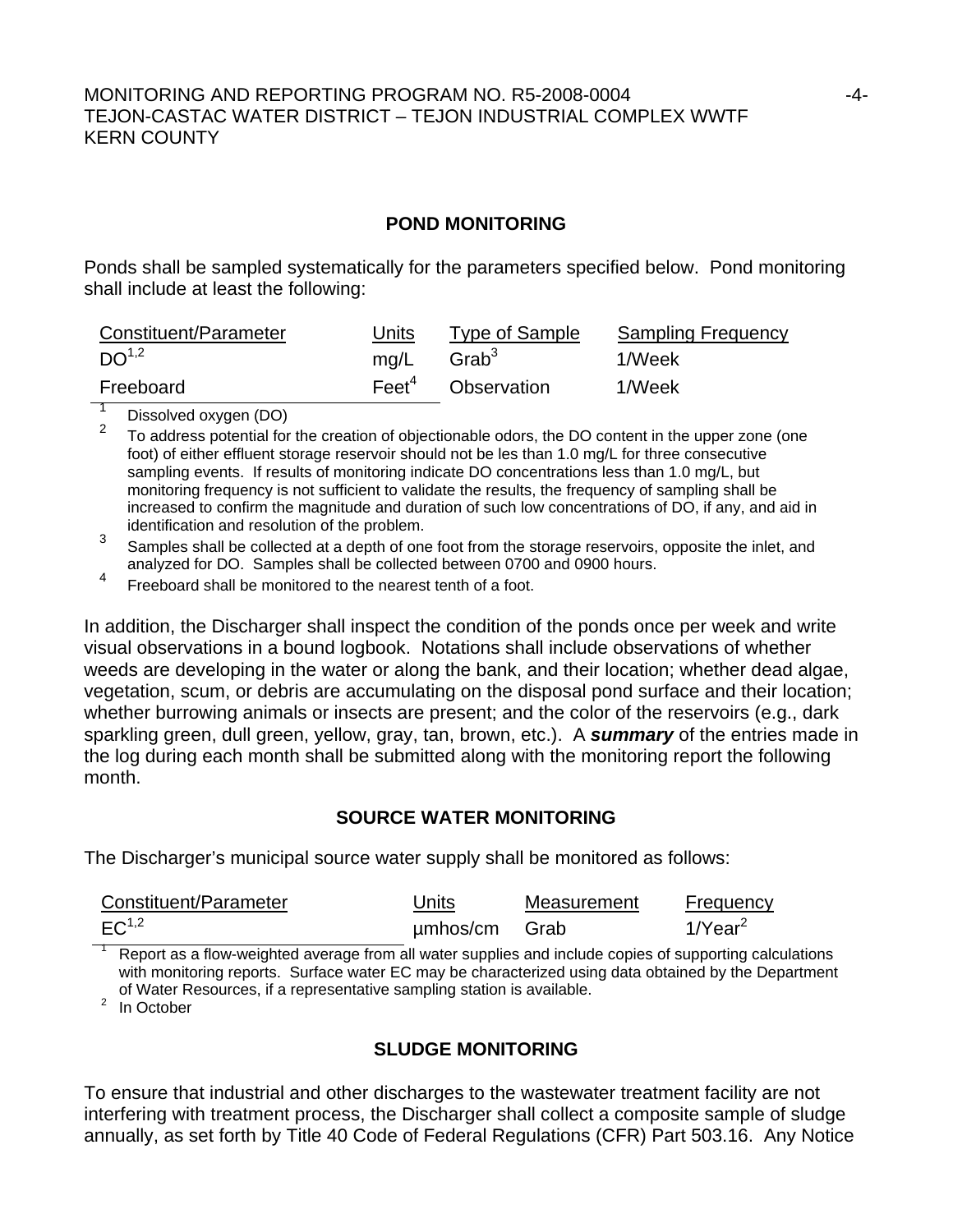MONITORING AND REPORTING PROGRAM NO. R5-2008-0004  $-5$ - $5$ - $-$ TEJON-CASTAC WATER DISTRICT – TEJON INDUSTRIAL COMPLEX WWTF KERN COUNTY

of Necessary Information (NANI) form prepared for submittal to the United States Environmental Protection Agency shall be forwarded to the Regional Water Board.

Composite samples shall be collected in accordance with the Environmental Protection Agency's *POTW Sludge Sampling And Analysis Guidance Document* (EPA/ 833B89100, August 1989) and test for metals:

| Arsenic    | Copper  | <b>Nickel</b> |
|------------|---------|---------------|
| Cadmium    | Lead    | Selenium      |
| Molybdenum | Mercury | Zinc          |

The control of pathogens and the reduction of vector attraction shall be achieved in accordance with the Environmental Protection Agency's *Control of Pathogens and Vectors In sewage Sludge* (EPA/625-R-92/013, July 2003).

Sampling records shall be retained for a minimum of five years. A log shall be kept of sludge quantities generated and of handling, application, and disposal activities. The frequency of entries is discretionary; however, a log should be complete enough to serve as a basis for part of the annual report.

# **REPORTING**

The Discharger shall report monitoring data and information as required in this MRP and as required in the Standard Provisions. Daily, weekly, monthly, and quarterly data shall be reported in monthly monitoring reports.

Monitoring data and/or discussions submitted concerning WWTF performance must also be signed and certified by the chief plant operator. When reports contain laboratory analyses performed by the Discharger and the chief plant operator is not in the direct line of supervision of the laboratory, reports must also be signed and certified by the chief of the laboratory.

In reporting monitoring data, the Discharger shall arrange the data in tabular form so that the date, the constituents, and the concentrations are readily discernible. The data shall be summarized in such a manner that illustrates clearly, whether the Discharger complies with waste discharge requirements. If the Discharger monitors any pollutant at the locations designated herein more frequently than is required by this Order, the results of such monitoring shall be included in the discharge monitoring report.

# **A. Monthly Reports**

Daily, weekly, and monthly monitoring data shall be reported in monthly monitoring reports. Monthly monitoring reports shall be submitted to the Regional Board **by the 1st day of the second month following sampling** (i.e., the January Report is due by 1 March). At a minimum, the reports shall include: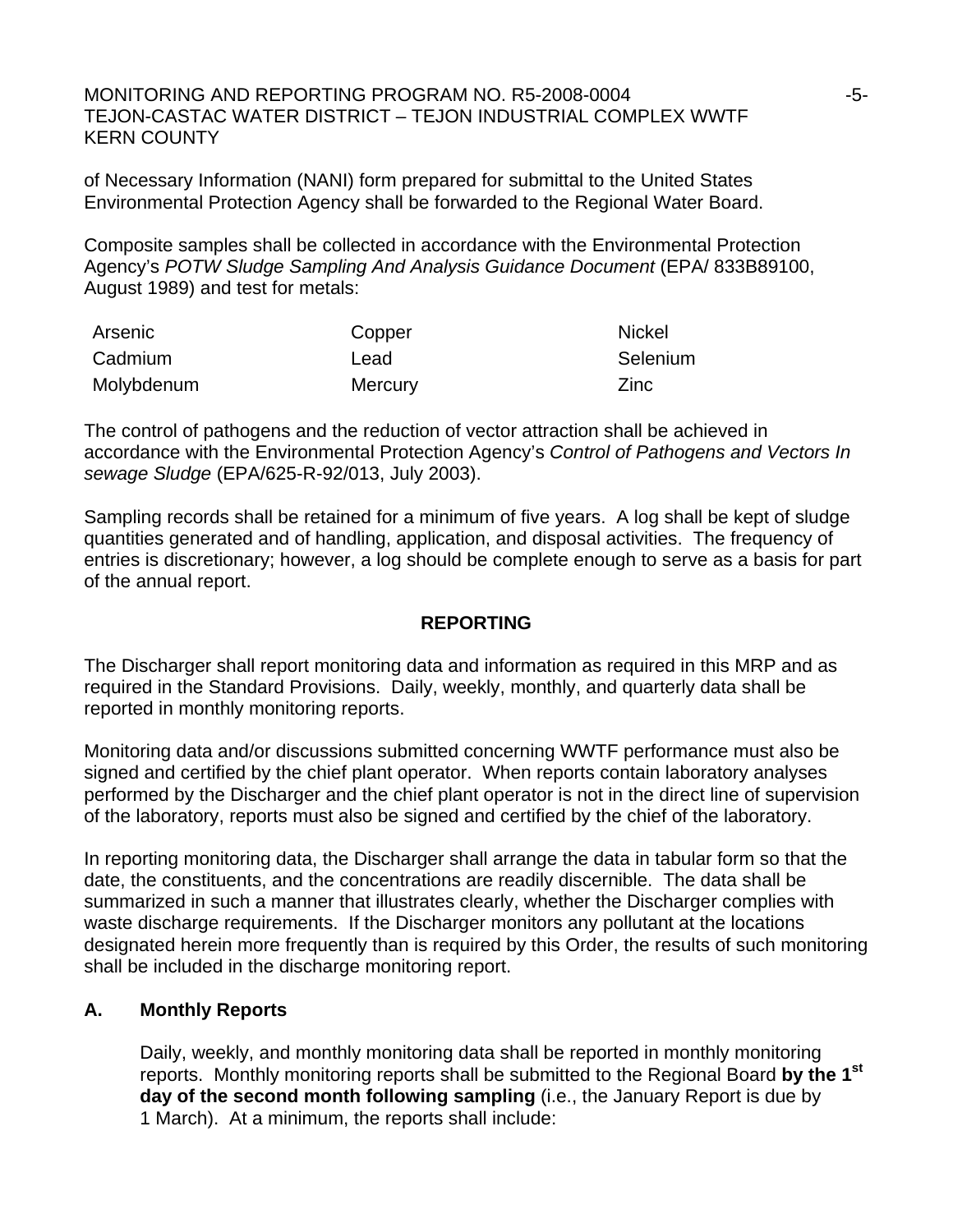- 1. Results of influent, effluent, and disposal pond monitoring;
- 2. Calculated monthly average daily flow, BOD, and TSS;
- 3. Calculated percent removal for BOD and TSS;
- 4. A comparison of monitoring data to the discharge specifications and an explanation of any violation of those requirements. Data shall be presented in tabular format;
- 5. Copies of laboratory analytical reports; and
- 6. A calibration log verifying calibration of all hand-held monitoring instruments and devices used to comply with the prescribed monitoring program.

# **B. Quarterly Reports**

Daily, weekly, monthly, and quarterly monitoring data shall be reported in quarterly monitoring reports. Quarterly monitoring reports shall be submitted to the Regional Water Board by the 1<sup>st</sup> day of the second month after the calendar quarter (i.e., the 1<sup>st</sup> Quarter Report is due by 1 May, 2<sup>nd</sup> Quarter Report is due by 1 August, and the 3<sup>rd</sup> Quarter Report is due 1 November). Quarterly monitoring reports shall include all monitoring data required in the monthly monitoring schedule, and the data from quarterly monitoring events.

# **C. Annual Reports**

 An Annual Report shall be prepared as a fourth quarter monitoring report. The Annual Report will include all monitoring data required in the quarterly schedule plus the results of any annually sampled constituents (general minerals, selected metals, etc). The Annual Report shall be submitted to the Regional Water Board **by 1 February of the year following the year the samples were collected.** In addition to the data normally presented, the Annual Report shall include the following:

- 1. The names, certificate grades, and general responsibilities of all persons in charge of wastewater treatment and disposal;
- 2. The names and telephone numbers of persons to contact regarding the WWTF for emergency and routine situations;
- 3. A statement certifying when the flow meter and other monitoring instruments and devices were last calibrated, including identification of who performed the calibrations (Standard Provision C.4);
- 4. A statement whether the current operation and maintenance manual, and contingency plan, reflect the WWTF as currently constructed and operated, and the dates when these documents were last reviewed for adequacy;
- 5. The results of an annual evaluation conducted pursuant to Standard Provisions E.4 and a figure depicting monthly average discharge flow for the previous five calendar years;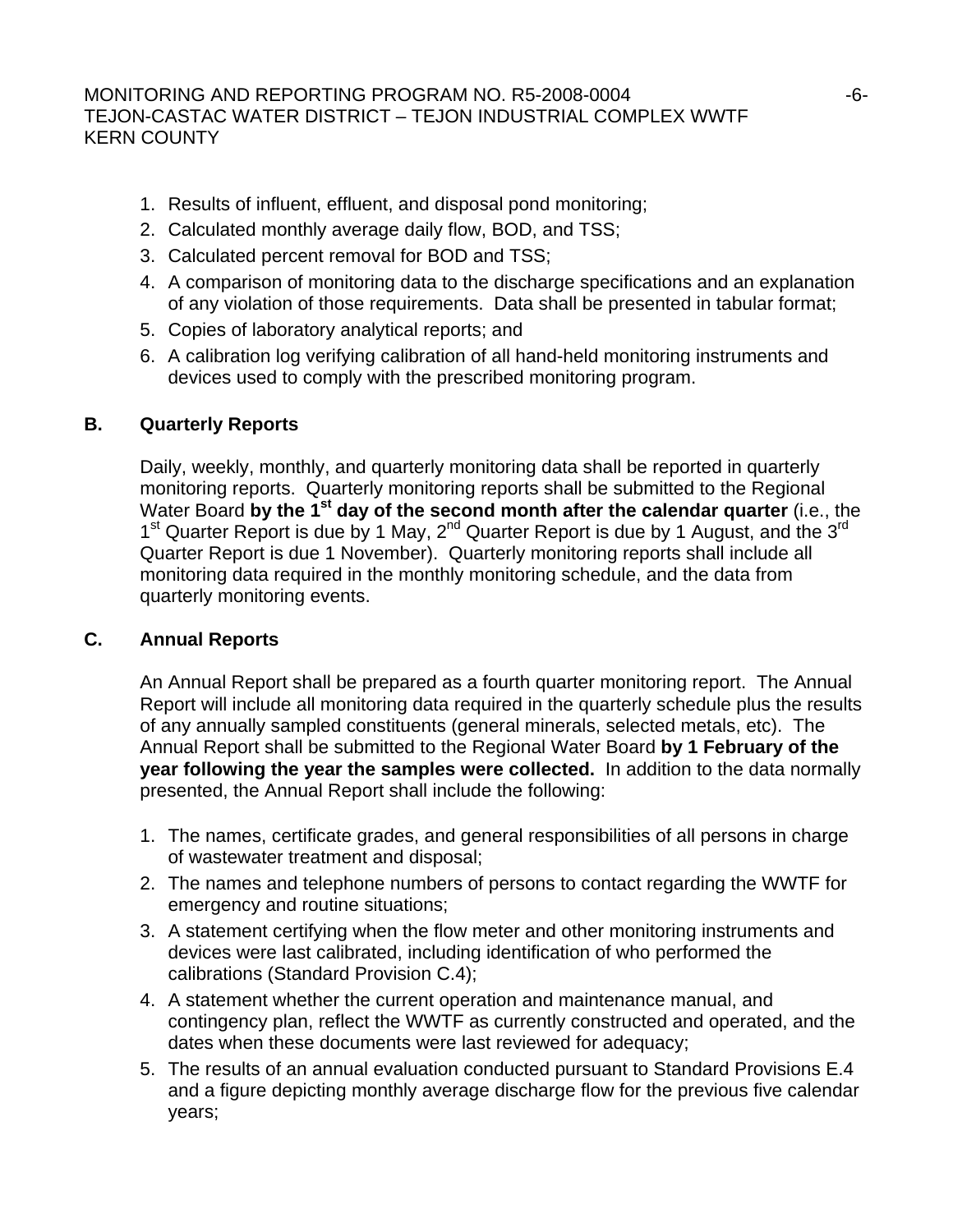# MONITORING AND REPORTING PROGRAM NO. R5-2008-0004  $-7$ -TEJON-CASTAC WATER DISTRICT – TEJON INDUSTRIAL COMPLEX WWTF KERN COUNTY

- 6. A summary of sludge monitoring, including:
	- a. Annual sludge production in dry tons and percent solids;
	- b. A schematic diagram showing sludge handling facilities and solids flow diagram; and
	- c. A description of disposal methods, including the following information related to the disposal methods used at the WWTF. If more than one method is used, include the percentage of sludge production disposed of by each method.
		- i. For **landfill disposal**, include (a) the Order numbers that regulate the landfill(s) used, (b) the present classifications of the landfill(s) used, and (c) the names and locations of the facilities receiving the sludge.
		- ii. For **land application**, include: (a) the locations of the site(s), and (b) the Order number of any WDRs that regulates the site(s).
		- iii. For **incineration**, include: (a) the names and location of the site(s) where sludge incineration occurs, (b) the Order numbers of WDRs that regulate the site(s), (c) the disposal method of ash, and (d) the names and locations of facilities receiving ash (if applicable); and
		- iv. For **composting**, include: (a) the location of the site(s), and (b) the order numbers of any WDRs that regulate the site(s).
- 7. A summary and discussion of the compliance record for the reporting period. If violations have occurred, the report shall also discuss the corrective actions taken and planned to bring the discharge into full compliance with this Order.

All technical reports required herein must be overseen and certified by a California registered civil engineer, certified engineering geologist, or certified hydrogeologist in accordance with California Business and Professions Code, sections 6735, 7835, and 7835.1.

All reports submitted in response to this Order shall comply with the signatory requirements in Standard Provision B.3.

A transmittal letter shall accompany each self-monitoring report. The letter shall discuss any violations during the reporting period and all actions taken or planned for correcting violations, such as operation or facility modifications. If the Discharger has previously submitted a report describing corrective actions and/or a time schedule for implementing the corrective actions, reference to the previous correspondence will be satisfactory.

The Discharger shall implement the above monitoring program on the first day of the month following adoption of this Order.

Ordered by:

PAMELA C. CREEDON, Executive Officer

25 January 2008

(Date)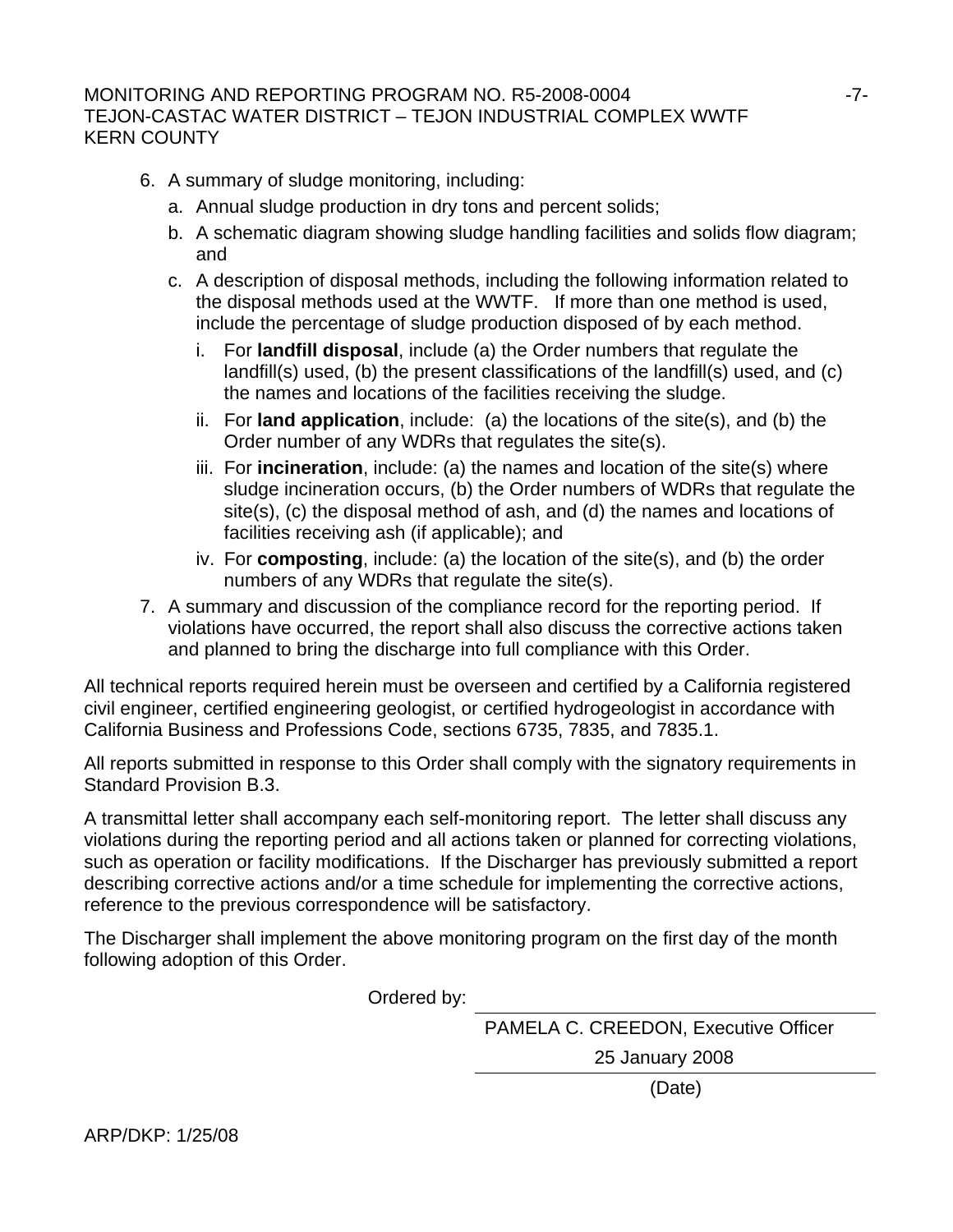# INFORMATION SHEET

# ORDER NO. R5-2008-0004 TEJON-CASTAC WATER DISTRICT – TEJON INDUSTRIAL COMPLEX WWTF KERN COUNTY

# **Background**

The Tejon-Castac Water District (hereafter District) owns and operates a wastewater collection, treatment, and disposal facility (WWTF) that provides sewerage services at the Tejon Industrial Complex (Complex). The land on which the WWTF and Complex resides is owned by Tejon Ranchcorp and includes a hotel, gas stations, restaurants, shower and restrooms areas, convenience stores and industrial warehouses at the junction of Interstate Five at Laval Road. The District and Tejon Ranchcorp are hereafter referred to as Discharger. The WWTF has an average daily flow of 0.06 million gallons per day (mgd). On 30 November 2004, the Discharger submitted a report of waste discharge (RWD) in support of a modification and expansion of the WWTF from 0.05 to 0.1 mgd.

Waste Discharge Requirements (WDRs) Order No. 99-076 adopted by the Regional Water Board on 11 June 1999, was originally issued to Tejon Ranchcorp before the formation of the District. Order No. 99-076 limits the discharge to 0.05 mgd. The Discharger initially proposed to exclusively recycle disinfected tertiary effluent on landscaped areas (Landscaped Use Area) surrounding the Industrial Complex. Therefore, the WDRs establish effluent limits on a monthly basis for 5-day biochemical oxygen demand (BOD<sub>5</sub>), total suspended solids (TSS) settleable solids (SS), total coliform organisms (TCO), turbidity, and electrical conductivity (EC).

The WWTF consists of the wastewater collection system, influent pump station, headworks with a comminutor, bar screen and flow meter, a dissolved air floatation (DAF) unit (installed in September 2007) followed by an aerated flow equalization basin. Wastewater from the equalization basin is discharged to two plants, the Santec WWTF (WWTF-1), and the STM Aerotor WWTF (WWTF 2). WWTF-1 is designed to treat 0.05 mgd, and is an extended aeration package plant. WWTF-2 is also designed to treat 0.05 mgd and is a fixed film process. The WWTF was originally designed to filter and disinfect prior to discharge to ponds (Ponds 1 and 2) and then recycled on 14-acres of landscaped areas (Landscaped Use Area). Pond 1 is equipped with a compacted clay liner and Pond 2 is unlined.

The WWTF is situated on approximately 5-acres, and originally designed to treat 0.05 mgd, which corresponds to the first phase of development. The Discharger's long-term plan is to construct a new WWTF that will serve its discharge, the discharge from the Tejon Industrial Complex to the east of I-5, and eventually the discharge from TravelCenters of America (TA) also east of I-5. The TA currently has separate WDRs (Order No. 5-01-002) that authorize the discharge of up to 0.07 mgd of undisinfected secondary effluent to ponds. The Discharger has indicated that the WWTF will have a ultimate treatment capacity of 0.6 mgd at full build-out.

# **Solids and Biosolids Disposal**

Screenings are ground at the headworks. Wasted sludge from the clarifiers and reactors is pumped into a truck and hauled offsite for disposal at an authorized facility.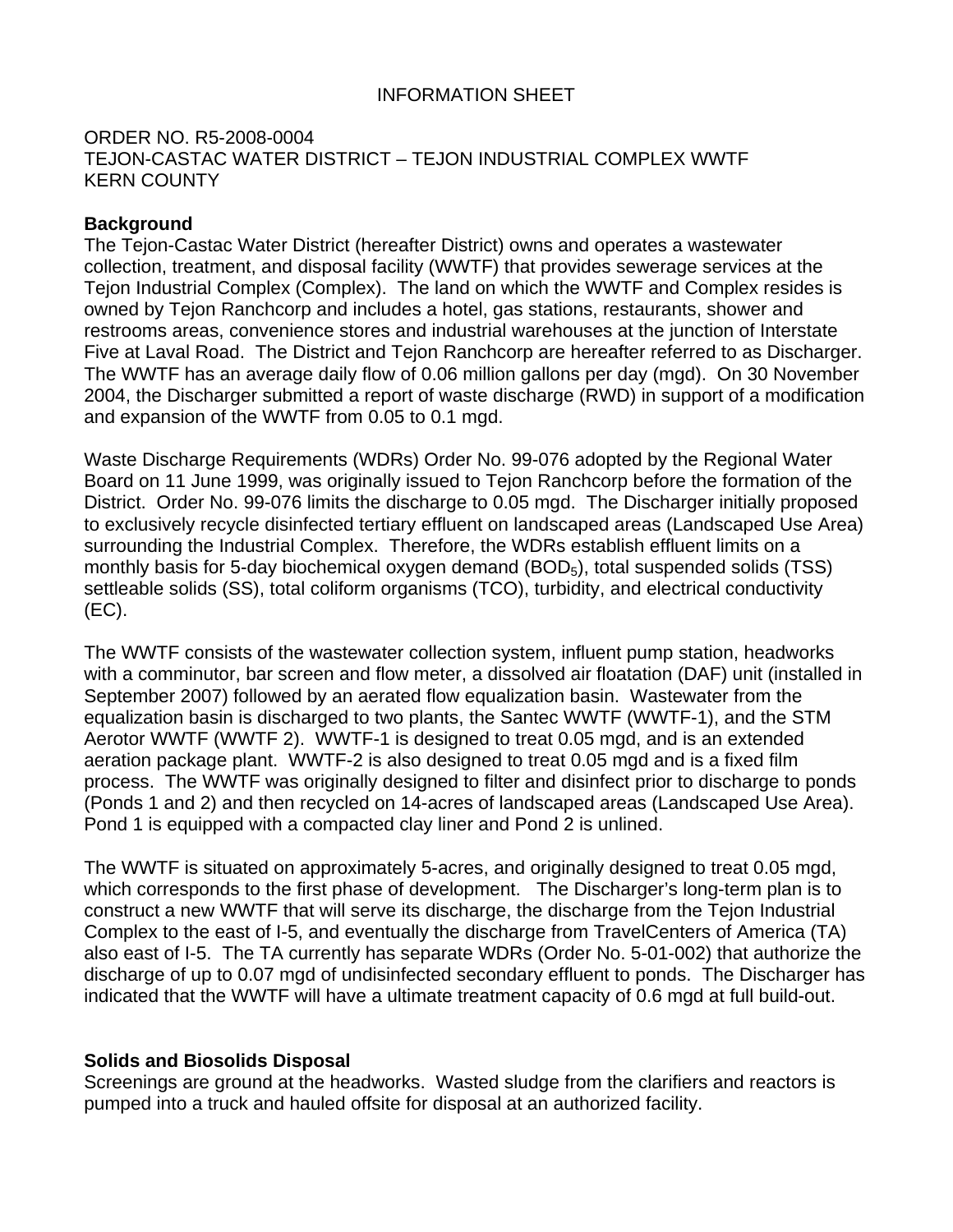## INFORMATION SHEET - ORDER NO. R5-2008-0004  $-2$ -TEJON-CASTAC WATER DISTRICT – TEJON INDUSTRIAL COMPLEX WWTF KERN COUNTY

#### **Groundwater Conditions**

The facility is within the White Wolf groundwater basin. According to the Wheeler Ridge-Maricopa Water Storage District, the aquifer is vertically unconfined but horizontally confined by bedrock, and the White Wolf Fault. In the discharge vicinity, groundwater is about 500 – 900 feet below ground surface (bgs). Source water wells within the area are typically around 900 to 1000 feet deep. Generally, first encountered groundwater contains EC values ranging from 500 to 2,550 µmhos/cm, and nitrate as N of less than 10 mg/L, according to information from U.S. Geological Survey wells within two miles of the WWTF. The back up supply well and the water supply from groundwater wells at TA show an EC ranging from 1000 to 1300 µmhos/cm.

The Discharger is currently not required to monitor groundwater, so water quality data within the immediate vicinity of the WWTF is limited.

### **Compliance History**

The Discharger consistently exceeds the tertiary effluent limits specified in WDRs Order No. 99-076. Table 1 summarizes the effluent BOD, TSS and EC concentrations from June 2006 through November 2007.

|                | <b>BOD</b>      | <b>TSS</b> | EC        |          | <b>BOD</b> | <b>TSS</b> | EC       |
|----------------|-----------------|------------|-----------|----------|------------|------------|----------|
| <b>Date</b>    | mq/L            | mq/L       | µmbos/cm  | Date     | mq/L       | mq/L       | umhos/cm |
| Jun-06         | 335             | 210        | 979       | Mar-07   | 19         | 73         | 1184     |
| <b>Jul-06</b>  | 34              | 84         | 1048      | Apr-07   | 45         | 74         | 1057     |
| Aug-06         | 34              | 142        | 992       | May-07   | 130        | 90         | 1009     |
| Sep-06         | 72              | 65         | 917       | Jun-07   | 19         | 36         | 1189     |
| Oct-06         | 36              | 86         | 895       | $Jul-07$ | 16         | 39         | 1201     |
| <b>Nov-06</b>  | NA <sup>1</sup> | <b>NA</b>  | <b>NA</b> | Aug-07   | 34         | 59         | 1283     |
| Dec-06         | 28              | 53         | 910       | Sep-07   | 19         | 32         | 1359     |
| Jan-07         | 41              | 77         | 1131      | Oct-07   | 16         | 17         | 1361     |
| Feb-07         | 32              | 68         | 1172      | Nov-07   | 15         | 84         | 1347     |
| Not available. |                 |            |           |          |            |            |          |

# **TABLE 1 – SUMMARY OF BOD, TSS AND EC**

Originally, and as reflected in WDRs Order No. 99-076, the WWTF consisted only of WWTF-1. As flows increased, the Discharger submitted a RWD for the installation of WWTF-2. Due to deficiencies in treatment from WWTF-1 and WWTF-2, the filtration and disinfection facilities were not adequate. The Discharger has never consistently met the effluent limits specified in WDRs Order No. 99-076, and therefore, unable to recycle effluent on the Landscaped Use Area. Violations may be caused, in part, by the unusually high influent BOD, which generally averages about 530 mg/L, but can be as high as 1,000 mg/L. The WWTFs were designed to treat a BOD of typical domestic strength (250 – 300 mg/L). Because the WWTFs have never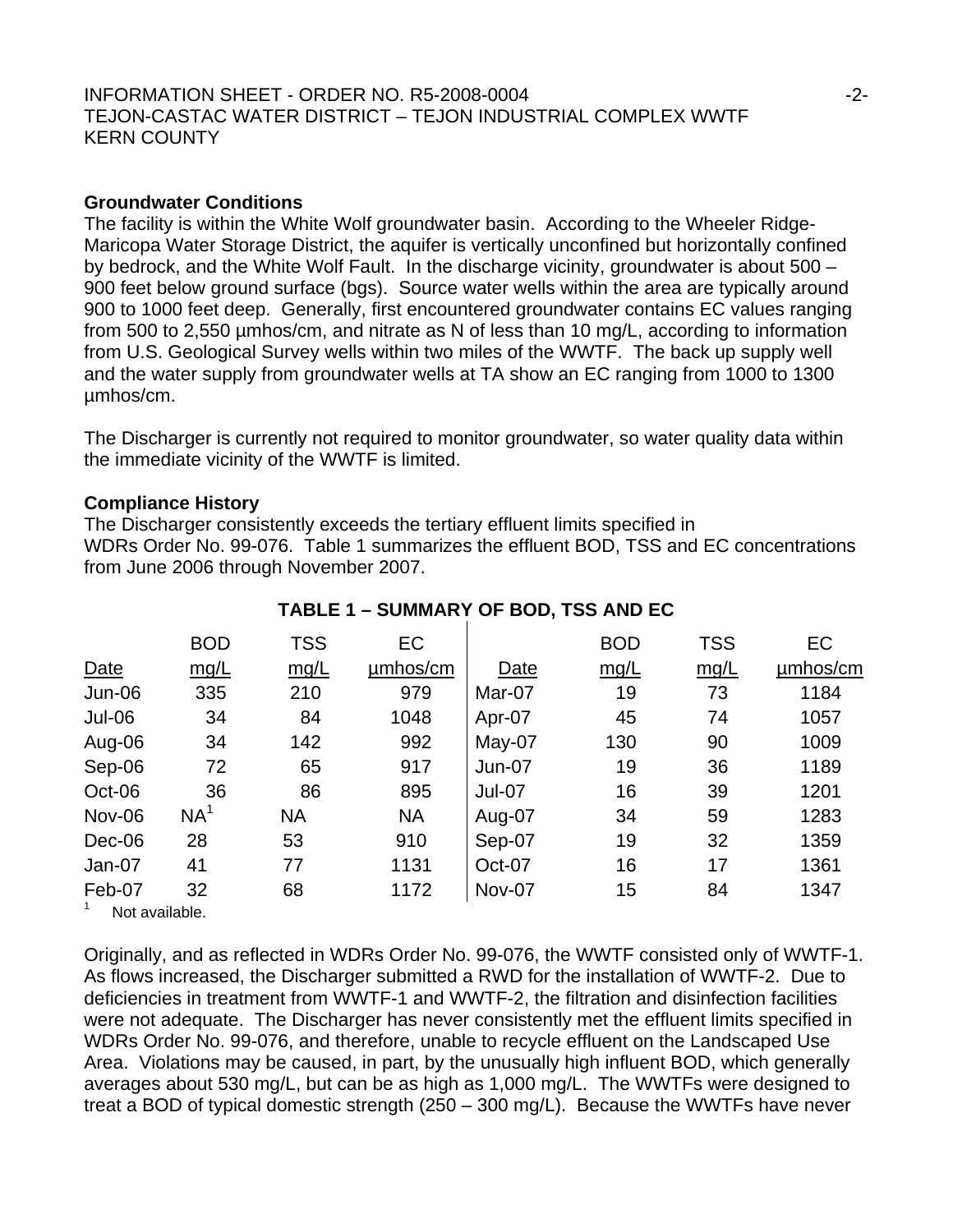### $\blacksquare$ INFORMATION SHEET - ORDER NO. R5-2008-0004  $\blacksquare$ TEJON-CASTAC WATER DISTRICT – TEJON INDUSTRIAL COMPLEX WWTF KERN COUNTY

met the WDRs limits for effluent recycling for unrestricted use, Tejon bypasses its tertiary filters, disinfects the effluent with a minimal dose of chlorine and discharges it to lined Pond 1, which overflows into the unlined Pond 2.

Both WWTFs are labor intensive and are not capable of meeting typical secondary effluent limits. In the interim, Tejon constructed a DAF unit to reduce the organic loading prior to discharge to the WWTF-1 and WWTF-2.

In 2004, Tejon submitted a RWD in support of a flow increase to 0.1 mgd. The flows at the WWTFs can vary up to 0.05 mgd on a month-to-month basis depending on seasons and peak travel weekends. The 2004 RWD included a water balance based on the following assumptions:

- 1. Influent flows vary based on recorded values, which range from 0.05 mgd to 0.1 mgd.
- 2. WWTF-1 and WWTF-2 consistently treat to tertiary standards.
- 3. Approximately 25 percent of the effluent is used for unrestricted irrigation.
- 4. 100-year rainfall return period.

The water balance calculated that at 0.1 mgd of flow, at least 5.2 million gallons of storage were needed to prevent overloading the use area. However, based on historical flows and water levels in the existing ponds, the above assumptions are not reflective of actual conditions. The Discharger submitted a revised water balance demonstrating that it can dispose of at least 0.1 mgd with current storage and without effluent recycling.

# **Basin Plan, Beneficial Uses, and Regulatory Considerations**

The Basin Plan indicates that the greatest long-term problem facing the entire Tulare Lake Basin is increasing salinity in groundwater, a process accelerated by man's activities and particularly affected by intensive irrigated agriculture. The Basin Plan recognizes that degradation is unavoidable until there is a long-term solution to the salt imbalance. The Regional Water Board encourages proactive management of waste streams by dischargers to control addition of salt through use, and has established an incremental EC limitation of 500 µmhos/cm or a maximum of 1,000 µmhos/cm, as the measure of the maximum permissible addition of salt constituents through use.

Discharges to areas that may recharge good quality groundwaters shall not exceed an EC of 1,000 µmhos/cm, a chloride content of 175 mg/L, or boron content of 1.0 mg/L.

Maximum salinity limits for most wastewater discharges for most areas are 1,000 µmhos/cm EC, 175 mg/L chlorides, and 1 mg/L boron. One exception is the White Wolf subarea where more or less restrictive limits apply. The proposed discharge is in the White Wolf subarea. The limits for the White Wolf subarea are discussed in the Basin Plan's "Discharges to Land" subsection of the "Municipal and Domestic Wastewater" section.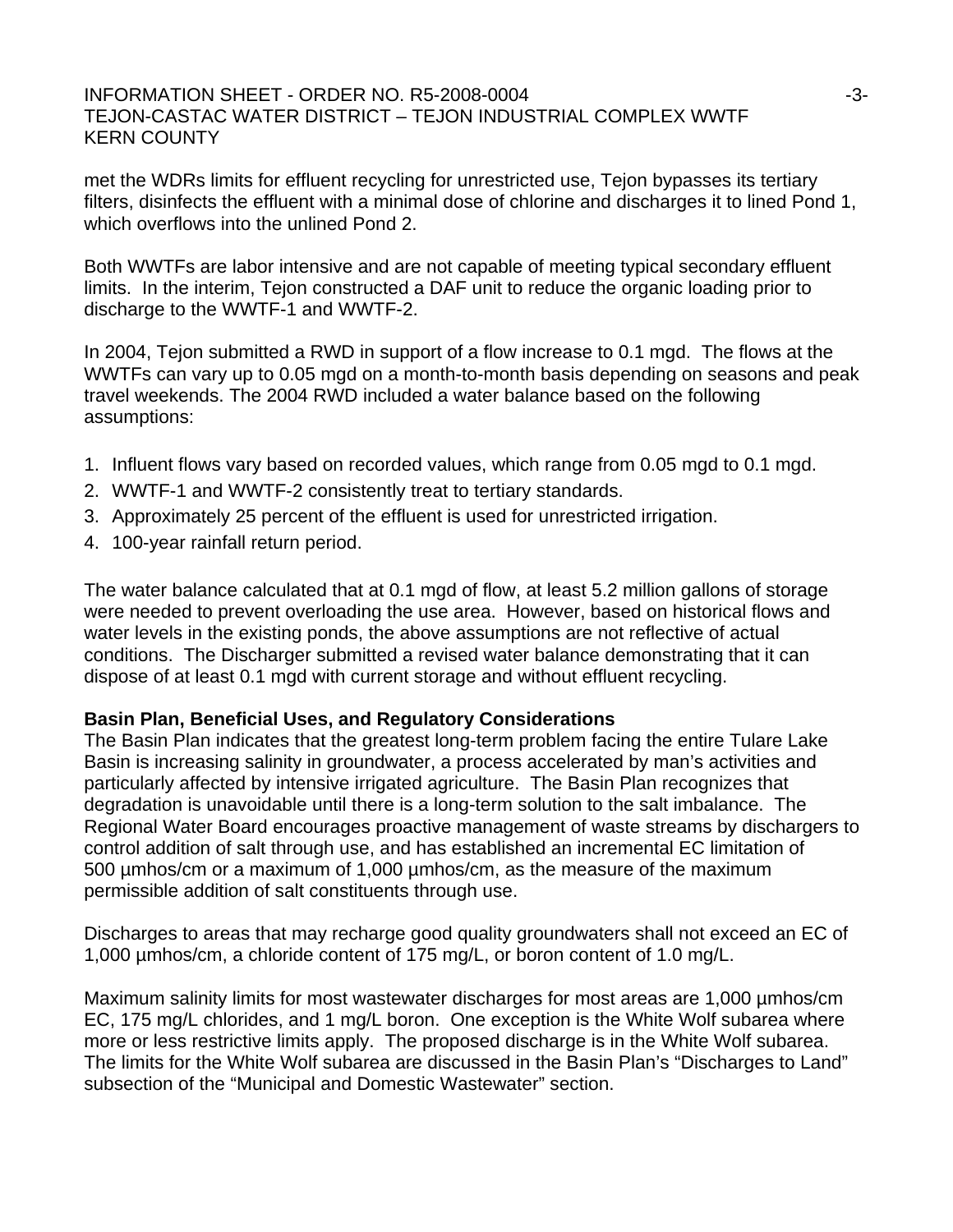## INFORMATION SHEET - ORDER NO. R5-2008-0004  $-4$ -TEJON-CASTAC WATER DISTRICT – TEJON INDUSTRIAL COMPLEX WWTF KERN COUNTY

The relaxation of applicable effluent salinity limits in the White Wolf subarea is based on the class of irrigation water underlying the WWTF. To determine the class of irrigation water, it is necessary to understand underlying groundwater quality. Based on USGS wells within the area, the EC of the groundwater can vary greatly (500 to 2,550 µmhos/cm); however, the EC of the Tejon and TA source water wells range from 1000 to 1300 µmhos/cm, which is likely more representative of local groundwater conditions.

The Basin Plan specifies that irrigation waters (underlying groundwater in this case) with an EC between 1000 – 3000 µmhos/cm considered Class II irrigation water with respect to EC. Therefore, based on the information available, the applicable Basin Plan limit for EC is 2000 µmhos/cm. The Basin Plan also states that "in areas where groundwater would be Class I except for the concentrations of a specific constituent, only that constituent will be allowed to exceed the specified limits for Class I water." This Order only addresses quality with respect to EC, and requires effluent monitoring for the remainder.

#### **Antidegradation**

The antidegradation directives of State Water Board Resolution No. 68-16 (Resolution No. 68-16), "Statement of Policy With Respect to Maintaining High Quality Waters in California," or "Antidegradation Policy" require that waters of the State that are better in quality than established water quality objectives be maintained "consistent with the maximum benefit to the people of the State." Waters can be of high quality for some constituents or beneficial uses and not others. Policy and procedures for complying with this directive are set forth in the basin plan.

Constituents typically elevated in domestic wastewater threaten the beneficial uses of groundwater if not adequately controlled by a treatment process or attenuated in the soil profile prior to discharge to first encountered groundwater. Discharges that rely on percolation for disposal may result in the percolation of excess organic carbon, and the mobilization of other constituents (e.g., iron, manganese, arsenic, etc.).

The discharge from the WWTF will likely not degrade the beneficial uses of groundwater because:

- a. For salinity, the Basin Plan contains effluent limits for the White Wolf Basin that considered Resolution 68-16. The discharge meets these limits and is, therefore, consistent with Resolution 68-16.
- b. For nutrients, Tejon will either maximize water recycling and minimize percolation of effluent, or reduce the amount of nutrients percolating into groundwater, or a combination of both. If effluent recycling is maximized, (preferred method in the Basin Plan), any incidental percolation during the winter months or between irrigation cycles will have a minimal environmental impact due to depth to groundwater and quantity percolated. If the Discharger does not proceed with recycling effluent, an antidegradation analysis for nitrogen would likely be necessary, and this Order re-opened, as appropriate.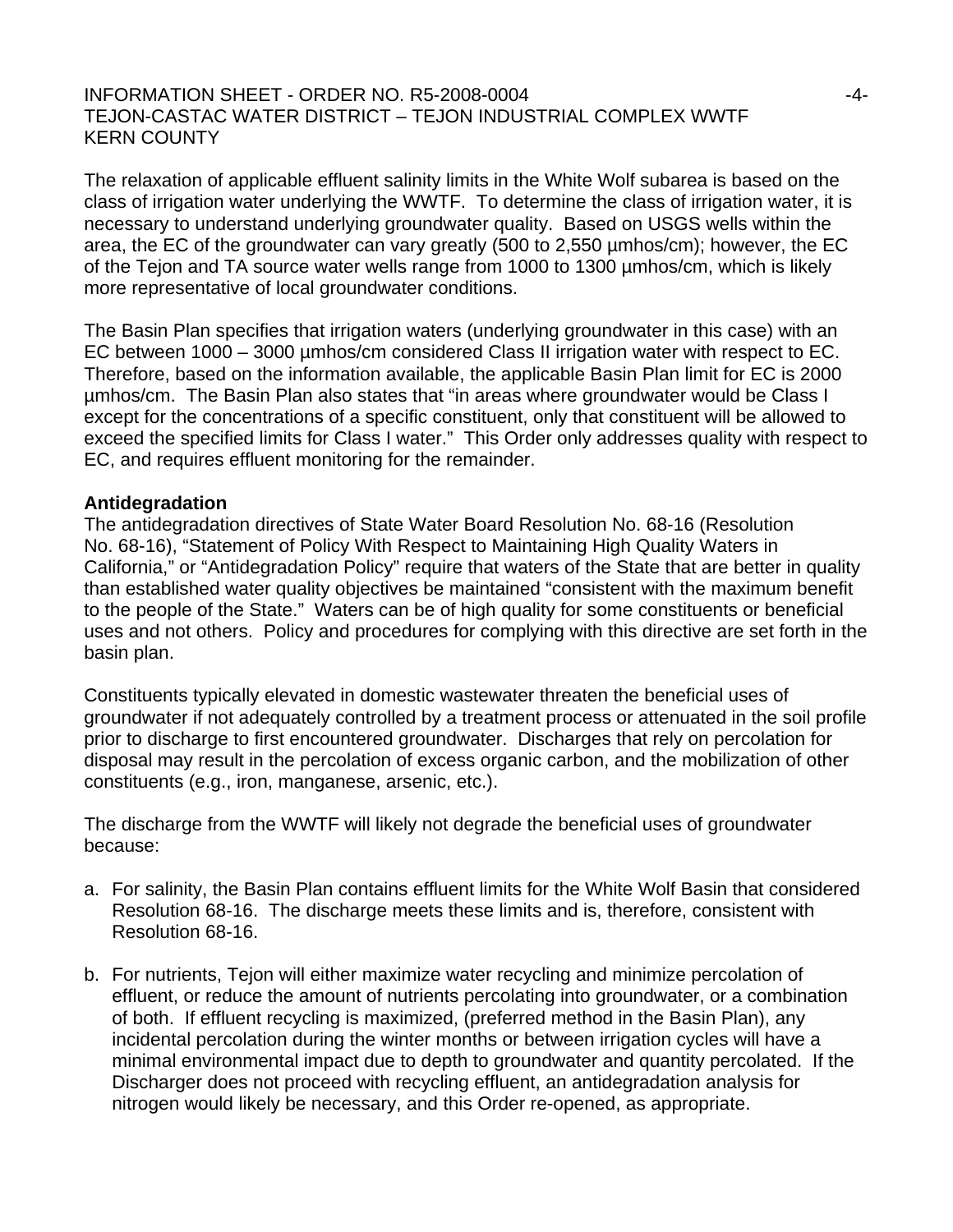# $I$ NFORMATION SHEET - ORDER NO. R5-2008-0004  $-5$ - $5$ - $-5$ TEJON-CASTAC WATER DISTRICT – TEJON INDUSTRIAL COMPLEX WWTF KERN COUNTY

The WWTF provides treatment and control by incorporating low salinity source water, effluent recycling, tertiary or secondary treatment of the wastewater, appropriate biosolids storage and disposal practices, and an Operation and Maintenance (O&M) manual.

The water quality degradation authorized by the proposed Order is of maximum benefit to the people of the State. Economic prosperity of local communities is of maximum benefit to the people of California, and therefore sufficient reason exists to accommodate growth and groundwater degradation around the Complex. It is a major employer in the local area and contributes to the local, regional, and State economy. The Complex also provides commercial, dinning, and lodging to travelers along the major Interstate 5 and Highway 99 corridor, which is the gateway between central and southern California. The degradation of groundwater quality to what is authorized herein, considering the best efforts of the Discharger and magnitude of degradation, is of maximum benefit to the people of the State.

### **Title 27**

Title 27, California Code of Regulations (CCR), Section 20005 et seq. (Title 27) contains regulations to address certain discharges to land. Title 27 establishes a waste classification system, specifies siting and construction standards for full containment of classified waste, requires extensive monitoring of groundwater and the unsaturated zone for any indication of failure of containment, and specifies closure and post-closure maintenance requirements. Generally, no degradation of groundwater quality by any waste constituent in a classified waste is acceptable under Title 27 regulations.

Discharges of domestic sewage and treated effluent can be treated and controlled to a degree that will not result in unreasonable degradation of groundwater. For this reason, they have been conditionally exempted from Title 27. Treatment and storage facilities for sludge that are part of the WWTF are considered exempt from Title 27 under section 20090(a), provided that the facilities not result in a violation of any water quality objective. However, residual sludge (for the purposes of the proposed Order, sludge that will not be subjected to further treatment by the WWTF) is not exempt from Title 27. Solid waste (e.g., grit and screenings) that results from treatment of domestic sewage and industrial waste also is not exempt from Title 27. This residual sludge and solid waste are subject to the provisions of Title 27.

Accordingly, the municipal discharge of effluent and the operation of treatment or storage facilities associated with a municipal wastewater treatment plant can be allowed without requiring compliance with Title 27, but only if resulting degradation of groundwater is in accordance with the Basin Plan.

# **CEQA**

The Kern County Planning Department, as the lead agency for purposes of the California Environmental Quality Act (CEQA) (Public Resources Code Section 21000, et, seq.) and the CEQA guidelines (Title 14, Division 6, California Code of Regulations, as amended), in 1998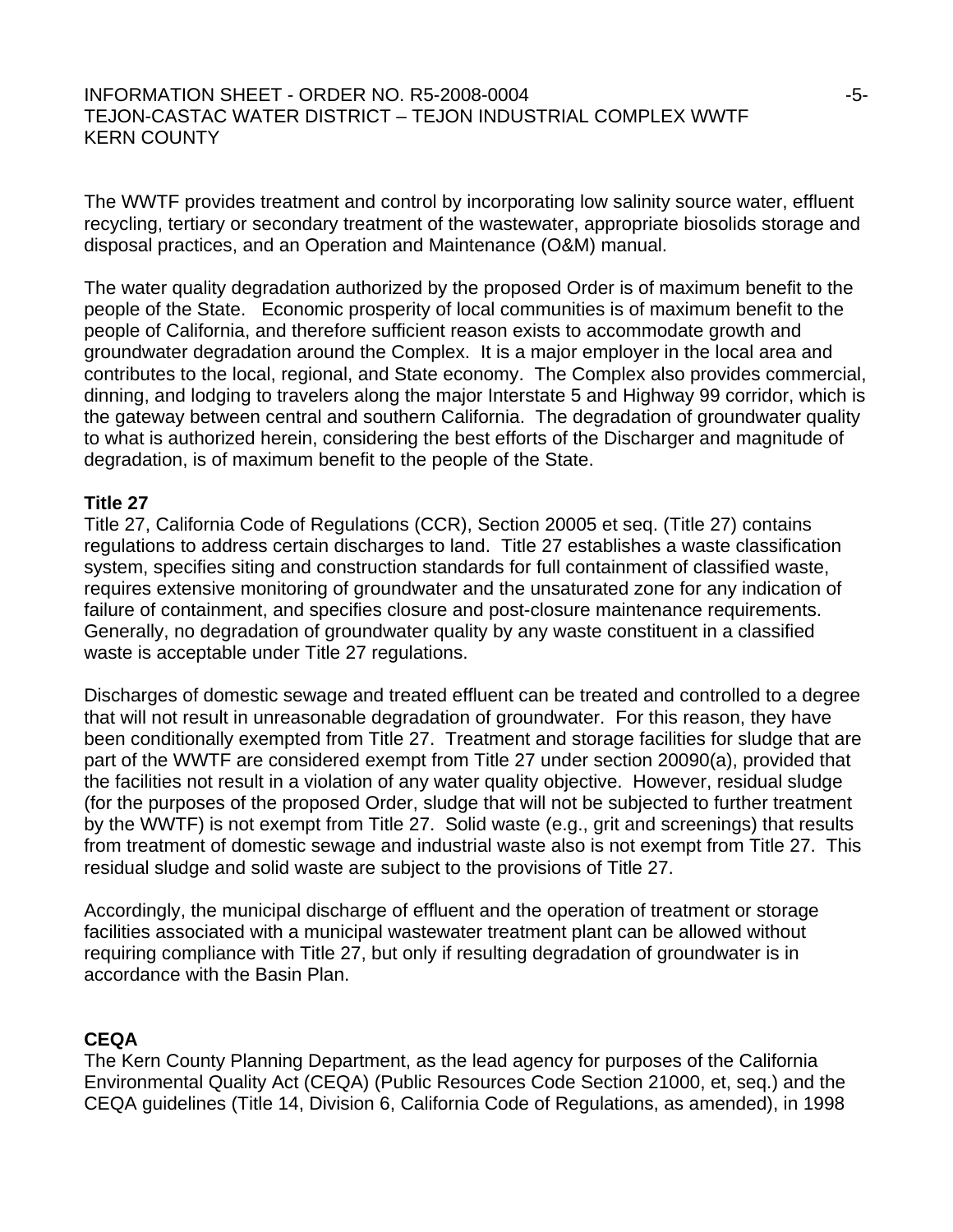### $\overline{1}$  INFORMATION SHEET - ORDER NO. R5-2008-0004  $-6$ -TEJON-CASTAC WATER DISTRICT – TEJON INDUSTRIAL COMPLEX WWTF KERN COUNTY

adopted a mitigated negative declaration (MND) and in 2000 certified a Environmental Impact Report (EIR) that evaluates the potential environmental impacts from the discharge of disinfected tertiary effluent to land. The Regional Water Board is a responsible agency pursuant to CEQA. The Regional Water Board reviewed and considered the MND and EIR prepared by the County. This Order contains requirements that will mitigate or avoid environmental effects on water quality.

# **Proposed Order Terms and Conditions**

**Discharge Prohibitions, Effluent Limitations, Discharge Specifications, and Provisions**  The proposed Order prohibits discharge to surface waters and water drainage courses.

The proposed Order limits the discharge to 0.1 mgd and prescribes monthly average and daily maximum effluent limits for  $BOD<sub>5</sub>$  and TSS of 40 mg/L, and 80 mg/L, respectively, as well as the 80 percent removal of both  $BOD<sub>5</sub>$  and TSS, whichever is more restrictive. These limitations are based on Basin Plan minimum performance standards for domestic facilities. Currently, discharge is primarily to Pond 1. The Discharge then overflows into unlined Pond 2 where it is disposed of through percolation and evaporation. Pond 1 is generally full and has a constant freeboard level and detention time. Pond 1 likely provides additional settling and, if organic loading is not excessive, additional treatment. The proposed Order allows compliance be determined at the outlet of Pond 1, but also allows the option to determine compliance prior to discharge to Pond 1 if limits are more easily achievable there (e.g., due to algae growth).

The proposed Order establishes an effluent limitation for EC that reflects the Basin Plan limits for the White Wolf Basin. The proposed Order also requires a provision requiring the Discharger to submit a salinity control plan to ensure that the salts are controlled to the maximum extent feasible.

The discharge requirements regarding dissolved oxygen and freeboard are consistent with Regional Water Board policy for the prevention of nuisance conditions, and are applied to all such facilities.

The proposed WDRs prescribe groundwater limitations that implement water quality objectives for groundwater from the Basin Plan. The limitations require that the discharge not cause or contribute to exceedances of these objectives or natural background water quality, whichever is greater.

# **Monitoring Requirements**

Section 13267 of the CWC authorizes the Regional Water Board to require monitoring and technical reports as necessary to investigate the impact of a waste discharge on waters of the State. In recent years, there has been an increased emphasis on obtaining all necessary information, assuring the information is timely as well as representative and accurate, and thereby improving accountability of any discharger for meeting the conditions of discharge.